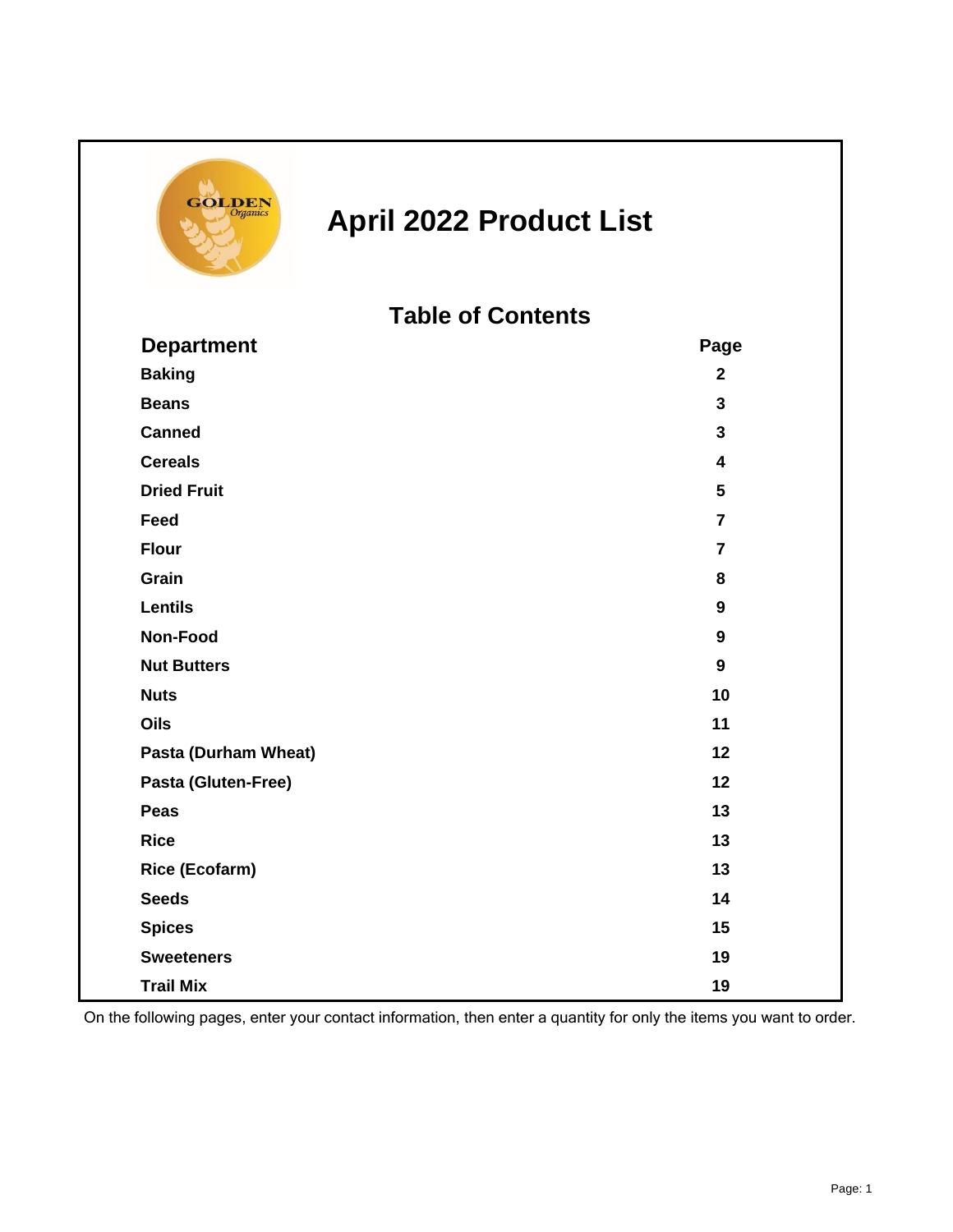| Date | Name          | Email                                  |                | Phone        |                      |          |
|------|---------------|----------------------------------------|----------------|--------------|----------------------|----------|
| QTY  | Item ID       | <b>Item Description</b>                | Weight         | Wholesale    | <b>Source</b>        | Price/lb |
|      | <b>BAKING</b> |                                        |                |              |                      |          |
|      | bakpo50       | baking powder (non-aluminum)           | 50             | 110.22 lowa  |                      | 2.20     |
|      | bakso50       | baking soda                            | 50             | 43.20 lowa   |                      | 0.86     |
|      | bakso13       | baking soda                            | 13.5           | 13.80 lowa   |                      | 1.02     |
|      | cacb33        | cacao butter organic                   | 33             | 270.00 Peru  |                      | 8.18     |
|      | cacn33        | cacao nibs organic                     | 33             | 168.00 Peru  |                      | 5.09     |
|      | cacn5         | cacao nibs organic                     | 5              | 36.00 Peru   |                      | 7.20     |
|      | cacp1         | cacao powder natural organic           | 1              |              | 6.00 Peru            | 6.00     |
|      | cacp5         | cacao powder natural organic           | 5              | 24.00 Peru   |                      | 4.80     |
|      | cacp55        | cacao powder natural organic           | 55.1           | 210.00 Peru  |                      | 3.81     |
|      | choc25        | choc chips semi-swt small org          | 25             |              | 147.00 Dom. Republic | 5.88     |
|      | choc5         | choc chips semi-swt medium org         | 5              |              | 33.60 Dom. Republic  | 6.72     |
|      | chocl25       | choc chips semi-swt medium org         | 25             |              | 137.70 Dom. Republic | 5.51     |
|      | choclcosu40   | choc chip drk coconut swtn vegan or 40 |                | 288.00 Italy |                      | 7.20     |
|      | choclcosu5    | choc chip drk coconut swtn vegan or 5  |                | 48.00 Italy  |                      | 9.60     |
|      | chocchunkdk40 | chocolate chips (70%) vegan org.       | 40             | 237.60 Italy |                      | 5.94     |
|      | chocchunkdk5  | chocolate chips (70%) vegan org.       | 5              | 33.60 Italy  |                      | 6.72     |
|      | pbchips35     | peanutbutter chips vegan organic       | 35             | 357.60 Italy |                      | 10.22    |
|      | pbchips5      | peanutbutter chips vegan organic       | 5              | 54.00 Italy  |                      | 10.80    |
|      | chocchunk40   | chocolate chunks (48%) vegan organ 50  |                | 205.92 Italy |                      | 4.12     |
|      | chocchunk5    | chocolate chunks (48%) vegan organ 5   |                | 33.60 Italy  |                      | 6.72     |
|      | chocchunkwh40 | white chocolate chunks organic         | 40             | 288.00 Italy |                      | 7.20     |
|      | chocchunkwh5  | white chocolate chunks organic         | $\mathbf 5$    | 42.00 Italy  |                      | 8.40     |
|      | chocs5        | choc chips semi-swt small org          | 5              |              | 33.60 Dom Repub      | 6.72     |
|      | chocswh50     | chocolate chips white organic          | 40             | 306.00 Italy |                      | 7.65     |
|      | chocswh5      | chocolate chips white organic          | 5              | 42.00 Italy  |                      | 8.40     |
|      | cocbla50      | cocoa powder alkalized black           | 50             | 150.00 Spain |                      | 3.00     |
|      | cocbla5       | cocoa powder alkalized black           | 5              |              | 21.60 Spain          | 4.32     |
|      | cocd1         | cocoa powder Dutch alkali org          | 1              |              | 9.60 Peru            | 9.60     |
|      | cocd5         | cocoa powder Dutch alkali org          | 5              | 33.00 Peru   |                      | 6.60     |
|      | cocd55        | cocoa powder Dutch alkali org          | 55.1           | 246.00 Peru  |                      | 4.46     |
|      | cocmbx44      | coconut milk organic 44.11 lb. box     | 44.1           | 102.00       |                      | 2.31     |
|      | cocmcansm     | coconut milk organic small cans        | 6 x 13.2oz     |              | 54.00 Philippines    |          |
|      | cocmigcan     | coconut milk org. Lg(102ozx6)          | 6 x 102oz      |              | 104.40 Philippines   |          |
|      | cocrcanig     | coconut cream org. Lg(102ozx6)         | 6 x 102oz      |              | 110.40 Philippines   |          |
|      | cocmpo33      | coconut milk powder 33 lbs.            | 33             | 237.60       |                      |          |
|      | cocoaminos44  | coconut aminos organic                 | 44             | 170.40       |                      | 3.23     |
|      | coconect50    | coconut nectar organic (50.71lbs)      | 50.71          | 201.60       |                      | 3.31     |
|      | tvp50         | textured veg. protien non-org          | 50             | 93.60 lowa   |                      | 1.87     |
|      | vstbkrs1      | yeast bakers instant                   | 1              |              | 4.62 lowa            | 4.62     |
|      | ystbkrs2      | yeast bakers dry active                | $\overline{c}$ |              | 8.22 lowa            | 4.11     |
|      | ystbkrs8oz    | yeast bakers instant organic           | .5             | 31.20 lowa   |                      | 62.40    |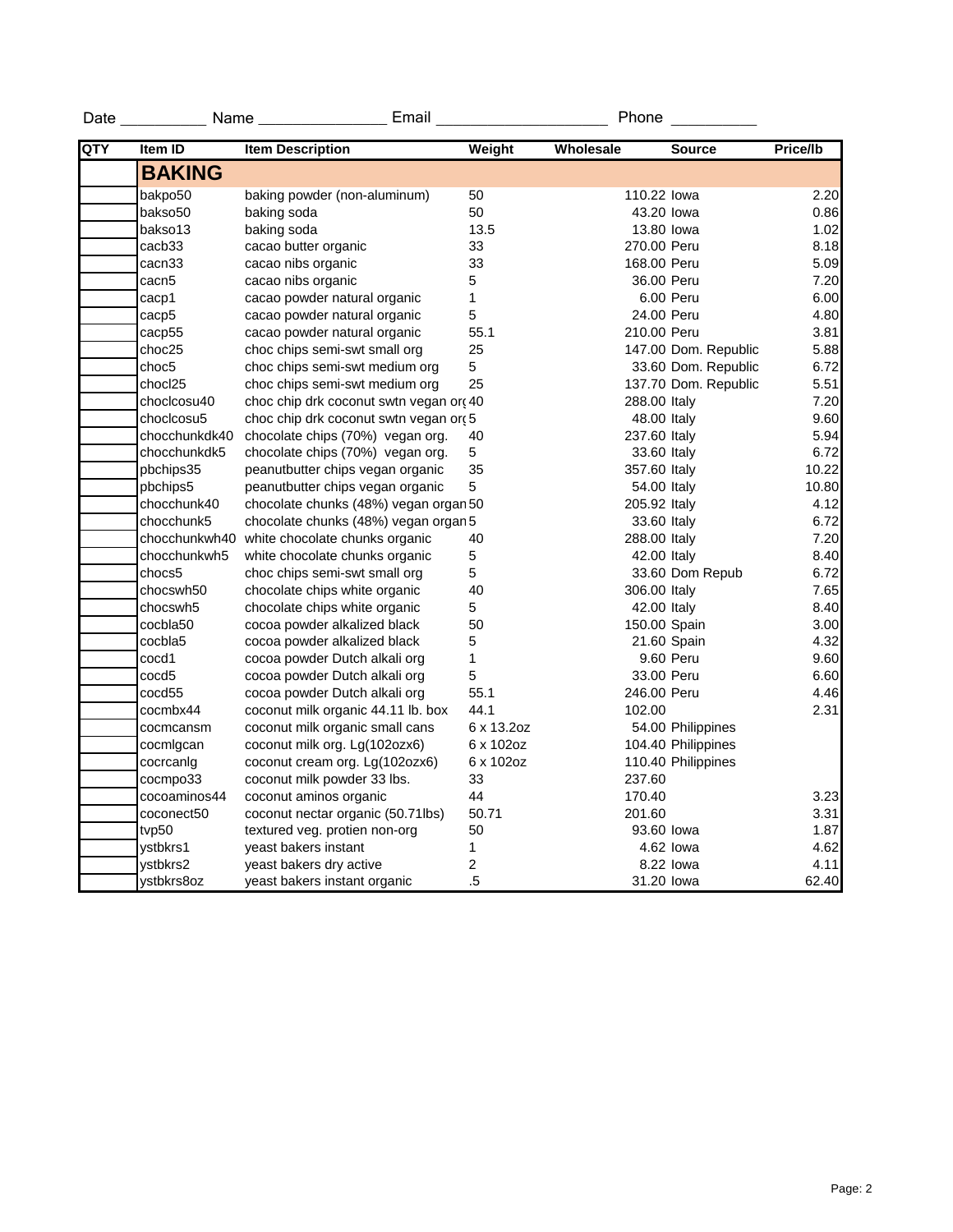| QTY | <b>Item ID</b>     | <b>Item Description</b>        | Weight          | Wholesale | <b>Source</b>    | Price/lb |
|-----|--------------------|--------------------------------|-----------------|-----------|------------------|----------|
|     | <b>BEANS</b>       |                                |                 |           |                  |          |
|     | adub <sub>25</sub> | adzuki beans organic           | $\overline{25}$ |           | 53.76 China      | 2.15     |
|     | anab50             | anasazi beans non-organic      | 50              |           | 93.60 Colorado   | 1.87     |
|     | blb25              | black beans US organic         | 25              |           | 43.50 N. Dakota  | 1.74     |
|     | cann25             | cannellini beans organic       | 25              |           | 61.50 USA        | 2.46     |
|     | crbean25           | cranberry beans organic        | 25              |           | 40.80 Washington | 1.63     |
|     | fava25             | fava beans organic             | 25              |           | 57.60 China      | 2.30     |
|     | garb25             | garb. beans med organic        | 25              |           | 44.40 Turkey     | 1.78     |
|     | garb50             | garb. beans Lg organic         | 50              |           | 86.40 Mexico     | 1.73     |
|     | grtn25             | great northern beans org       | 25              |           | 43.20 USA        | 1.73     |
|     | kidb <sub>25</sub> | kidney beans dark organic      | 25              |           | 50.40 US         | 2.02     |
|     | limb <sub>25</sub> | lima beans baby organic        | 25              |           | 42.00 California | 1.68     |
|     | lim125             | lima beans larg organic        | 25              |           | 46.80 California | 1.87     |
|     | munb <sub>25</sub> | mung beans organic             | 25              |           | 47.70 China      | 1.91     |
|     | muns25             | mung beans split organic       | 25              |           | 58.50 China      | 2.34     |
|     | navb25             | navy beans organic             | 25              |           | 41.40 China      | 1.66     |
|     | pinb25             | pinto beans organic            | 25              |           | 41.70 Colorado   | 1.67     |
|     | smrd25             | small red beans organic        | 25              |           | 41.10 Idaho      | 1.64     |
|     | soyb25             | soybeans organic               | 25              |           | 30.00 Nebraska   | 1.20     |
|     | soybb25            | soybeans black organic         | 25              |           | 37.20 China      | 1.49     |
|     | spmx25             | soup mix seven bean organic    | 25              |           | 48.00 US         | 1.92     |
|     | <b>CANNED</b>      |                                |                 |           |                  |          |
|     | nv10black          | NatVal black beans canned org  | 6x108oz         |           | 50.40 US         |          |
|     | nv10gar            | NatVal garbanzos canned org    | 6x108oz         |           | 57.60 US         |          |
|     | nv10pinto          | NatVal pinto beans organic     | 6x108oz         |           | 45.60 US         |          |
|     | nv10tocr           | tomatoes crushed organic       | $6 \times \#10$ |           | 58.80 US         |          |
|     | nv10todi           | tomatoes diced organic         | $6 \times #10$  |           | 52.50 US         |          |
|     | nv10tofr           | tomatoes fire rstd diced org   | $6 \times \#10$ |           | 59.40 US         |          |
|     | nv10togp           | tomatoes ground peeled organic | $6 \times \#10$ |           | 47.70 US         |          |
|     | nv10topa           | tomato paste organic           | $6 \times \#10$ |           | 65.10 US         |          |
|     | nv10topu           | tomato puree organic           | $6 \times \#10$ |           | 43.20 US         |          |
|     | nv10tosa           | tomato sauce organic           | $6 \times #10$  |           | 36.00 US         |          |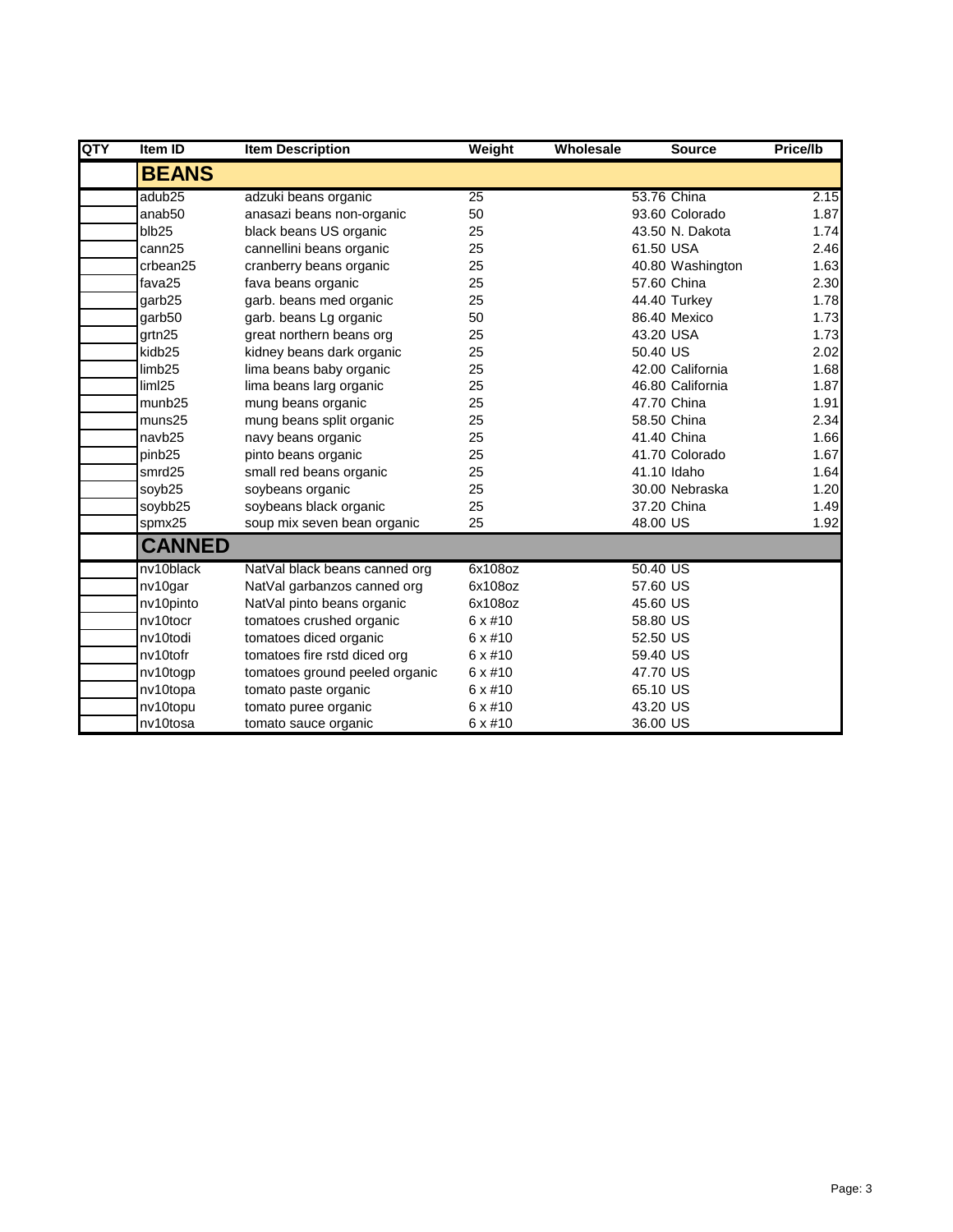| QTY | Item ID            | <b>Item Description</b>        | Weight | Wholesale | <b>Source</b>    | Price/lb |
|-----|--------------------|--------------------------------|--------|-----------|------------------|----------|
|     | <b>CEREALS</b>     |                                |        |           |                  |          |
|     | bafk25             | barley flakes organic          | 25     |           | 42.30 Nebraska   | 1.69     |
|     | bafk50             | barley flakes organic          | 50     |           | 57.60 lowa       | 1.15     |
|     | bulgc25            | bulgur organic                 | 25     |           | 33.00 Turkey     | 1.32     |
|     | cous25             | couscous organic               | 25     |           | 50.40 US         | 2.02     |
|     | cousi25            | couscous Israeli/pearl org     | 25     |           | 45.60 US         | 1.82     |
|     | cousw25            | couscous whole wheat organic   | 25     |           | 40.80 US         | 1.63     |
|     | nigr25             | nine-grain cracked cereal org  | 25     |           | 50.40 Montana    | 2.02     |
|     | oabr25             | oat bran organic               | 25     |           | 55.20 Canada     | 2.21     |
|     | oabr <sub>50</sub> | oat bran organic               | 50     |           | 95.70 Canada     | 1.91     |
|     | oati50             | oats rolled instant organic    | 50     |           | 58.80 Kansas     | 1.18     |
|     | pofk4              | potato flakes organic          | 4      |           | 13.20 Colorado   | 3.30     |
|     | pofk40             | potato flakes organic          | 40     |           | 93.60 Colorado   | 2.34     |
|     | pole25             | polenta organic                | 25     |           | 37.50 California | 1.50     |
|     | quif <sub>25</sub> | quinoa flakes organic          | 25     |           | 82.20 Peru       | 3.29     |
|     | quik25             | oats rolled quick organic      | 25     |           | 37.20 Canada     | 1.49     |
|     | quro50             | oats quick rolled organic      | 50     |           | 67.20 Canada     | 1.34     |
|     | rego25             | oats rolled regular organic    | 25     |           | 37.20 Canada     | 1.49     |
|     | rero <sub>50</sub> | oats rolled regular organic    | 50     |           | 67.20 Canada     | 1.34     |
|     | reroGF50           | oats rolled regular GF organic | 50     |           | 89.40 Canada     | 1.79     |
|     | ryfk25             | rye flakes organic             | 25     |           | 22.20 USA        | 0.89     |
|     | stco25             | oats steel-cut organic         | 25     |           | 35.40 Canada     | 1.42     |
|     | stco50             | oats steel-cut organic         | 50     |           | 67.20 Canada     | 1.34     |
|     | thro <sub>25</sub> | oats rolled thick cut organic  | 25     |           | 37.20 Canada     | 1.49     |
|     | thro50             | oats rolled thick cut org      | 50     |           | 67.20 Canada     | 1.34     |
|     | whcr25             | wheat cracked cereal           | 25     |           | 27.60 Colorado   | 1.10     |
|     | whbr25             | wheat bran organic             | 25     |           | 15.00 Colorado   | 0.60     |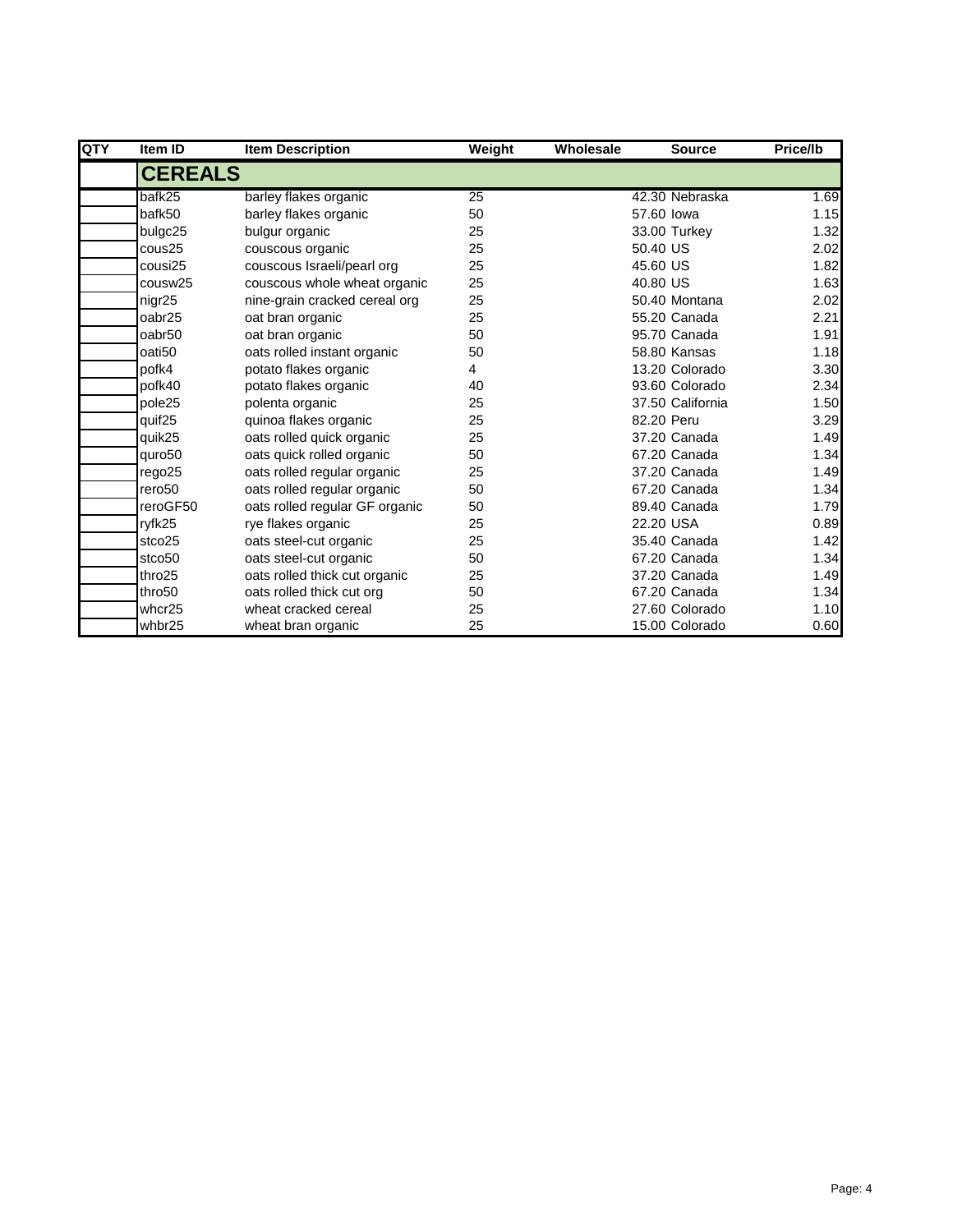| QTY | Item ID             | <b>Item Description</b>            | Weight | Wholesale    | <b>Source</b>     | <b>Price/lb</b> |
|-----|---------------------|------------------------------------|--------|--------------|-------------------|-----------------|
|     | <b>DRIED FRUIT</b>  |                                    |        |              |                   |                 |
|     | apdi22              | apples diced organic               | 22     | 150.00 China |                   | 6.82            |
|     | apdi <sub>5</sub>   | apples diced organic               | 5      |              | 38.40 China       | 7.68            |
|     | apr28               | apricots dried organic             | 28     |              | 104.40 Turkey     | 3.73            |
|     | apr <sub>5</sub>    | apricots dried organic             | 5      |              | 21.60 Turkey      | 4.32            |
|     | aprd22              | apricots diced organic             | 22     |              | 48.00 Turkey      | 2.18            |
|     | aprd5               | apricots dried diced org           | 5      |              | 15.00 Turkey      | 3.00            |
|     | apri25              | apple rings organic                | 25     |              | 210.00 Argentina  | 8.40            |
|     | apri5               | apple rings organic                | 5      |              | 47.70 China       | 9.54            |
|     | bandii22            | banana diced unsweet organic       | 22.02  |              | 150.00 Ecuador    | 6.81            |
|     | bandi <sub>5</sub>  | banana diced unsweet organic       | 5      |              | 40.80 Ecuador     | 8.16            |
|     | bana14              | banana chips sweet org             | 14     |              | 45.60 Philippine  | 3.26            |
|     | banfk1              | banana flakes organic              | 1      |              | 10.20 Ecuador     | 10.20           |
|     | blue25              | blueberries cultivated organic     | 25     | 342.00 USA   |                   | 13.68           |
|     | blue <sub>5</sub>   | blueberries cultivated organic     | 5      | 78.00 USA    |                   | 15.60           |
|     | bluew25             | blueberries wild swtnd org         | 25     |              | 480.00 Canada     | 19.20           |
|     | bluew <sub>5</sub>  | blueberries wild swtnd org         | 5      |              | 102.00 Canada     | 20.40           |
|     | cher <sub>5</sub>   | cherries dried tart organic        | 5      |              | 58.80 Turkey      | 11.76           |
|     | ches17              | cherries tart unswtnd organic      | 17.6   |              | 178.80 Turkey     | 10.16           |
|     | cocf25              | coconut fine macaroon organic      | 25     |              | 81.60 Philipines  | 3.26            |
|     | coch <sub>25</sub>  | coconut chips organic              | 25     |              | 90.00 Sri Lanka   | 3.60            |
|     | coch4               | coconut chips organic              | 4      |              | 18.00 Sri Lanka   | 4.50            |
|     | coco25              | coconut medium shred organic       | 25     |              | 90.00 Philipines  | 3.60            |
|     | cranu25             | cranberries unsweetened organic    | 25     |              | 228.00 Canada     | 9.12            |
|     | cranu <sub>5</sub>  | cranberries unsweetened organic    | 5      |              | 48.00 Canada      | 9.60            |
|     | cranb25             | cranberries sweetened organic      | 25     |              | 89.40 Canada      | 3.58            |
|     | cranb5              | cranberries sweetened organic      | 5      |              | 21.90 Canada      | 4.38            |
|     | cranj25             | cranberries juice-sweetnd org      | 25     |              | 149.94 Canada     | 6.00            |
|     | cranj5              | cranberries juice-sweetnd org      | 5      |              | 41.40 Canada      | 8.28            |
|     | curr30              | currants organic                   | 30     |              | 124.80 California | 4.16            |
|     | curr <sub>5</sub>   | currants organic                   | 5      |              | 23.40 California  | 4.68            |
|     | datp40              | date paste organic                 | 40     |              | 126.00 Turkey     | 3.15            |
|     | dapt15              | dates pitted Deglet organic        | 15     |              | 70.80 California  | 4.72            |
|     | datm15              | dates whole Medjool organic        | 15     |              | 79.14 California  | 5.28            |
|     | fibm30              | figs black mission organic         | 30     |              | 203.40 California | 6.78            |
|     | fibm <sub>5</sub>   | figs black mission organic         | 5      |              | 39.00 California  | 7.80            |
|     | fig28               | figs Turkish organic               | 28     |              | 109.20 Turkey     | 3.90            |
|     | fig5                | turkish figs organic               | 5      |              | 28.80 Turkey      | 5.76            |
|     | goj5                | goji berries organic               | 5      |              | 60.00 China       | 12.00           |
|     | goj10               | goji berries organic               | 10     | 114.00 China |                   | 11.40           |
|     | goj40               | goji berries organic               | 40     | 408.00 China |                   | 10.20           |
|     | goldb5              | goldenberries goosberries org      | 5      | 60.00 Peru   |                   | 12.00           |
|     | jackfrcanlg         | jackfruit #10 cans                 | 36.6   | 98.40 India  |                   | 2.69            |
|     | jackfr4             | jackfruit young organic (4.4 lbs.) | 4.4    | 17.40 India  |                   | 3.95            |
|     | iackfr22            | jackfruit young organic            | 22.04  | 78.00 India  |                   | 3.54            |
|     | mang <sub>5</sub>   | mango sliced organic (5.5lbs)      | 5.5    |              | 48.00 Mexico      | 8.73            |
|     | mulb13              | mulberries black organic           | 13.2   |              | 94.80 Turkey      | 7.18            |
|     | mulb <sub>5</sub>   | mulberries black organic           | 5      |              | 40.80 Turkey      | 8.16            |
|     | mulw <sub>5</sub>   | mulberries white organic           | 5      |              | 31.20 Turkey      | 6.24            |
|     | mulw22              | mulberries white organic           | 22     |              | 110.40 Turkey     | 5.02            |
|     | piner <sub>25</sub> |                                    | 25     |              | 225.00 Mexico     | 9.00            |
|     |                     | pineapple rings organic            |        |              | 50.40 Mexico      |                 |
|     | piner <sub>5</sub>  | pineapple rings organic            | 5      |              |                   | 10.08           |
|     | prun30              | prunes pitted organic              | 30     |              | 157.80 California | 5.26            |
|     | prun5               | prunes pitted organic              | 5      |              | 31.20 California  | 6.24            |
|     | raif30              | raisins flame organic              | 30     |              | 86.40 California  | 2.88            |
|     | raif <sub>5</sub>   | raisins flame organic              | 5      |              | 15.60 California  | 3.12            |
|     | rais28              | raisins sultana organic            | 28     |              | 68.40 California  | 2.44            |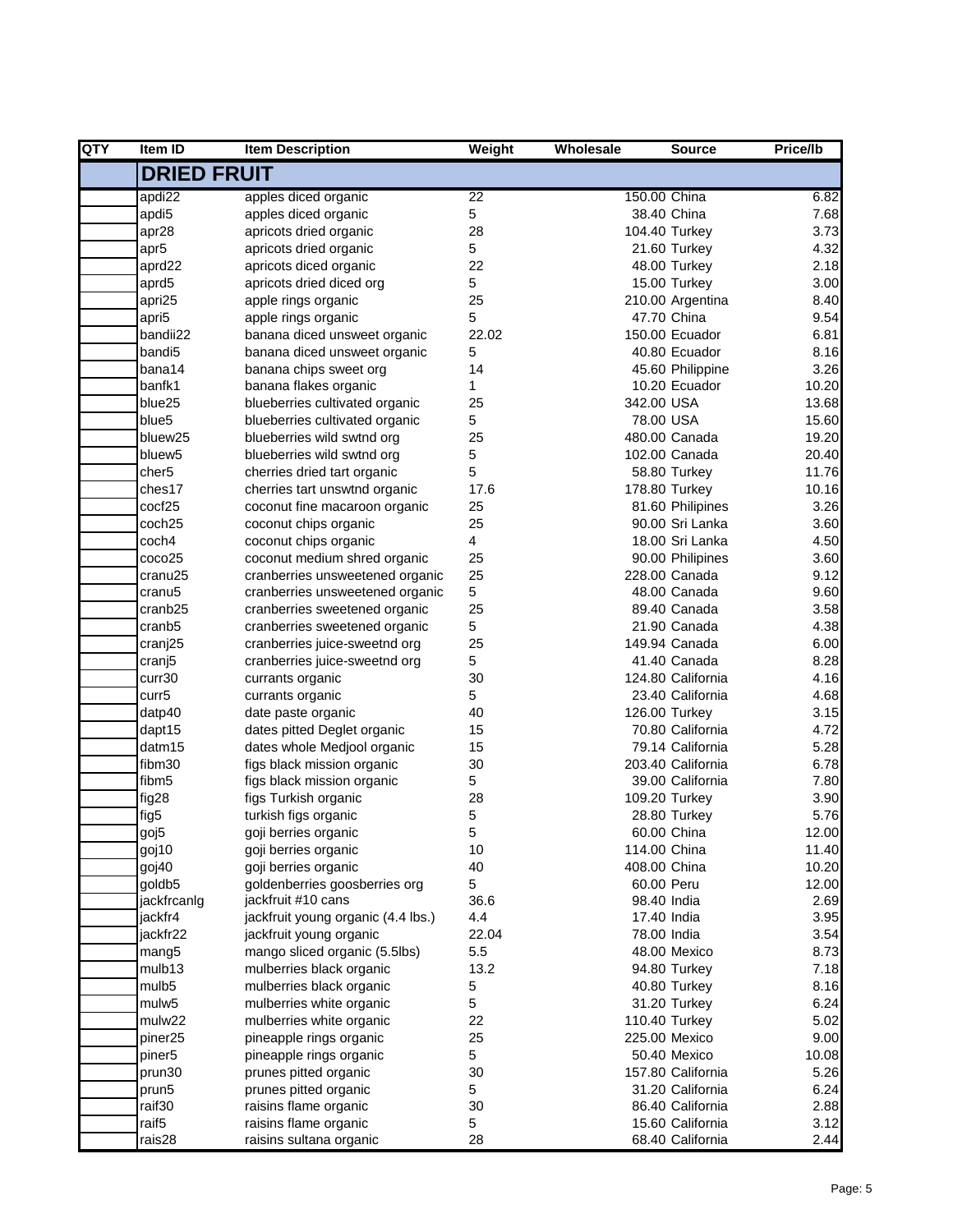| <b>QTY</b> | Item ID            | <b>Item Description</b>        | Weiaht | Wholesale | <b>Source</b>    | Price/lb |
|------------|--------------------|--------------------------------|--------|-----------|------------------|----------|
|            |                    | <b>DRIED FRUIT (Continued)</b> |        |           |                  |          |
|            | rais30             | raisins Thompson organic       | 30     |           | 68.40 USA        | 2.28     |
|            | rais5              | raisins sultana organic        | 5      |           | 16.80 California | 3.36     |
|            | raist <sub>5</sub> | raisins Thompson organic       | 5      |           | 15.00 California | 3.00     |
|            | toma <sub>5</sub>  | tomatoes sundried halves org   | 5      |           | 34.80 Turkey     | 6.96     |
|            | tomh <sub>22</sub> | tomatoes sundried halves org   | 22     |           | 105.60 Turkey    | 4.80     |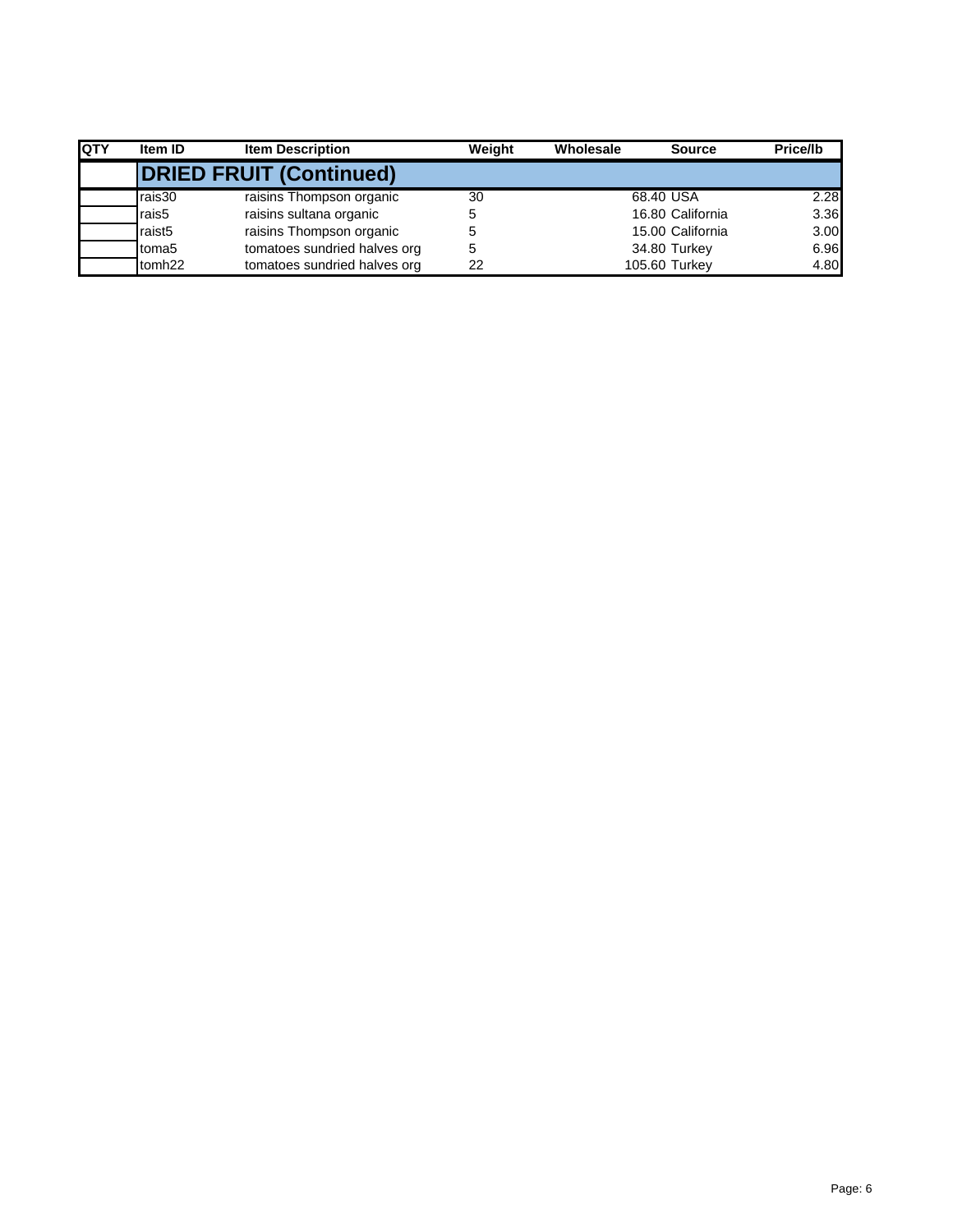| QTY | Item ID            | <b>Item Description</b>                        | Weight   | Wholesale    | <b>Source</b>           | Price/lb     |
|-----|--------------------|------------------------------------------------|----------|--------------|-------------------------|--------------|
|     | <b>FEED</b>        |                                                |          |              |                         |              |
|     | oatw50             | oats whole unhulled organic (48lbs)            | 48       |              | 41.40 Nebraska          | 0.86         |
|     | sunb50             | sunflower birdseed organic                     | 50       |              | 50.71 Nebraska          | 1.01         |
|     | <b>FLOUR</b>       |                                                |          |              |                         |              |
|     | almc25             | almond meal conventional                       | 25       |              | 94.20 California        | 3.77         |
|     | almm20             | almond meal organic                            | 20       | 186.00 USA   |                         | 9.30         |
|     | almm <sub>5</sub>  | almond meal organic                            | 5        | 50.40 US     |                         | 10.08        |
|     | apf50              | ap white flour unbleached org                  | 50       |              | 42.12 Utah              | 0.84         |
|     | apf25              | ap white flour unbleached org                  | 25       |              | 32.10 Utah              | 1.28         |
|     | apt50              | flour Turkey Red AP white org                  | 50       |              | 88.20 Kansas            | 1.76         |
|     | artf5              | arrowroot powder organic                       | 5        | 21.60 Inda   |                         | 4.32         |
|     | artf55             | arrowroot powder organic                       | 55       | 158.40 India |                         | 2.88         |
|     | barfm50            | barley flour malted organic                    | 50       |              | 84.00 Wisconsin         | 1.68         |
|     | barf50             | barley flour organic                           | 50       |              | 54.00 Montana           | 1.08         |
|     | bkfd25             | buckwheat flour organic                        | 25       |              | 37.20 S. Dakota         | 1.49         |
|     | bkfw25             | buckwheat flour whole organic                  | 25       |              | 34.80 S. Dakota         | 1.39         |
|     | blcm25             | cornmeal blue organic                          | 25       |              | 32.94 Kansas            | 1.32         |
|     | blcm50             | cornmeal blue organic                          | 50       |              | 63.00 Kansas            | 1.26         |
|     | grofm25            | flax brown ground meal organic                 | 25       |              | 60.00 Canada            | 2.40         |
|     | grofm5             | flax brown ground meal organic                 | 5        |              | 20.40 Canada            | 4.08         |
|     | cassa55            | cassava flour organic                          | 55.1     | 113.40 Peru  |                         | 2.06         |
|     | cassa5             | cassava flour organic                          | 5        |              | 16.50 Peru              | 3.30         |
|     | cof <sub>150</sub> | coconut flour organic                          | 50       |              | 81.60 Philppines        | 1.63         |
|     | dufl25             | durum patent flour organic                     | 25       |              | 39.30 USA               | 1.57         |
|     | garf50             | garbanzo flour organic                         | 50       | 102.00 US    |                         | 2.04         |
|     | glut50             | gluten vital wheat non-organic                 | 50       | 170.40 USA   |                         | 3.41         |
|     | higf25             | strong bread flour organic                     | 25       |              | 32.10 Kansas            | 1.28         |
|     | higf <sub>50</sub> | strong bread winter flour org                  | 50       |              | 46.20 Colorado          | 0.92         |
|     | kafl25             | kamut flour whole grain org                    | 25       |              | 35.10 Montana           | 1.40         |
|     | kafw25             | kamut flour white organic                      | 25<br>25 |              | 41.70 USA               | 1.67         |
|     | milf25             | millet flour organic                           |          |              | 45.54 Kansas            | 1.82         |
|     | mesq5              | mesquite powder organic                        | 5<br>1   |              | 30.00 Peru<br>9.60 Peru | 6.00         |
|     | mesq1<br>oatf25    | mesquite powder organic<br>oat flour whole org | 25       |              | 35.10 Kansas            | 9.60         |
|     | oatf50             | oat flour whole org                            | 50       |              | 69.60 Canada            | 1.40<br>1.39 |
|     | oatfGF50           | oat flour gluten free organic                  | 50       |              | 92.09 Canada            | 1.84         |
|     | pofl50             | potato flour organic                           | 50       |              | 114.00 Colorado         | 2.28         |
|     | qufl50             | quinoa flour organic                           | 50       | 126.00 Peru  |                         | 2.52         |
|     | qufl25             | quinoa flour organic                           | 25       | 66.00 Peru   |                         | 2.64         |
|     | rdlf25             | red lentil flour organic                       | 25       |              | 52.50 Turkey            | 2.10         |
|     | rifl25             | brown rice flour organic                       | 25       |              | 42.00 California        | 1.68         |
|     | rifl50             | brown rice flour organic                       | 50       |              | 86.40 California        | 1.73         |
|     | semo25             | semolina flour organic                         | 25       |              | 44.70 N. Dakota         | 1.79         |
|     | sorf50             | sorghum flour white organic                    | 50       |              | 76.80 N. Dakota         | 1.54         |
|     | spfl25             | spelt flour whole organic                      | 25       |              | 46.50 Michigan          | 1.86         |
|     | spwh25             | spelt flour white organic                      | 25       |              | 54.60 Michigan          | 2.18         |
|     | tapi55             | tapioca starch organic                         | 55       |              | 88.80 Thailand          | 1.61         |
|     | tapi5              | tapioca starch organic                         | 5        |              | 12.00 Thailand          | 2.40         |
|     | tefbf50            | teff flour brown non-organic                   | 50       | 102.00 US    |                         | 2.04         |
|     | whlwf25            | whole wheat flour organic                      | 25       |              | 26.10 Colorado          | 1.04         |
|     | whwf50             | whole wheat flour organic                      | 50       |              | 49.20 Colorado          | 0.98         |
|     | whwpfl25           | whole wheat pastry flour org                   | 25       |              | 25.14 Montana           | 1.01         |
|     | wrfl25             | rye flour whole organic                        | 25       |              | 21.90 Montana           | 0.88         |
|     | wrfl50             | rye flour whole organic                        | 50       |              | 38.70 Montana           | 0.77         |
|     | ycm25              | cornmeal yellow organic                        | 25       |              | 27.00 Kansas            | 1.08         |
|     | ycm50              | cornmeal yellow organic                        | 50       |              | 46.80 Kansas            | 0.94         |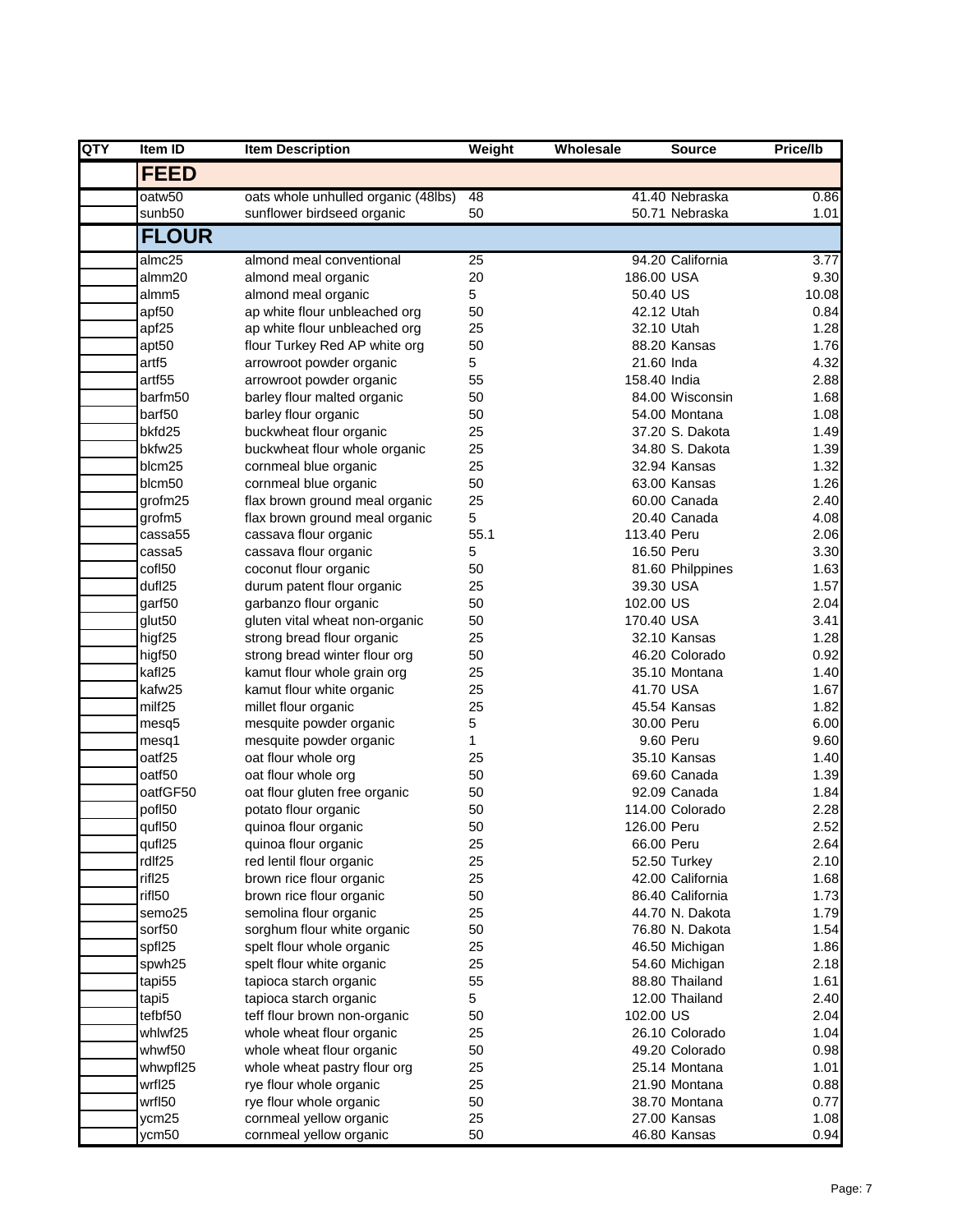| QTY | Item ID             | <b>Item Description</b>            | Weight | Wholesale | <b>Source</b>    | Price/lb |
|-----|---------------------|------------------------------------|--------|-----------|------------------|----------|
|     | <b>GRAIN</b>        |                                    |        |           |                  |          |
|     | amag25              | amaranth grain organic             | 25     |           | 39.00 India      | 1.56     |
|     | amag50              | amaranth grain organic             | 50     |           | 74.40 India      | 1.49     |
|     | bapl25              | barley pearled organic             | 25     |           | 28.80 USA        | 1.15     |
|     | bapl50              | barley pearled organic             | 50     |           | 48.00 USA        | 0.96     |
|     | basp50              | barley sprouting organic (48 lbs.) | 50     |           | 45.60 Nebraska   | 0.91     |
|     | bkrk25              | buckwheat rsted kasha org          | 25     |           | 43.80 S. Dakota  | 1.75     |
|     | bluc25              | corn blue organic                  | 25     |           | 31.20 Kansas     | 1.25     |
|     | bluc50              | corn blue organic                  | 50     |           | 54.00 Kansas     | 1.08     |
|     | bucg25              | buckwht groats hulld China org     | 25     |           | 45.60 China      | 1.82     |
|     | bucu25              | buckwheat groats hulled US org     | 25     | 52.20 US  |                  | 2.09     |
|     | bucw25              | buckwheat whole organic            | 25     | 27.00 US  |                  | 1.08     |
|     | bucw50              | buckwheat whole organic            | 50     |           | 58.80 Nebraska   | 1.18     |
|     | crny25              | corn yellow organic                | 25     |           | 20.40 Nebraska   | 0.82     |
|     | crny50              | corn yellow organic                | 50     |           | 36.00 Nebraska   | 0.72     |
|     | eink25              | einkorn organic                    | 25     |           | 102.00 Oregon    | 4.08     |
|     | eink5               | einkorn organic                    | 5      |           | 26.40 Oregon     | 5.28     |
|     | farr <sub>5</sub>   | farro emmer pearled organic        | 5      |           | 14.40 Italy      | 2.88     |
|     | farr11              | farro emmer pearled organic        | 11     |           | 24.00 Italy      | 2.18     |
|     | farr22              | farro emmer pearled organic        | 22     |           | 62.40 Italy      | 2.84     |
|     | hulo50              | oats hulless organic               | 50     |           | 81.60 Nebraska   | 1.63     |
|     | hulsb <sub>25</sub> | barley hulless organic             | 25     |           | 30.90 Nebraska   | 1.24     |
|     | hwwb25              | wheat hard white organic           | 25     |           | 26.40 Montana    | 1.06     |
|     | hwwb50              | wheat hard white organic           | 50     |           | 46.80 Montana    | 0.94     |
|     | kamu25              | kamut grain organic                | 25     |           | 33.00 Montana    | 1.32     |
|     | milh <sub>25</sub>  | millet hulled organic              | 25     |           | 31.20 Colorado   | 1.25     |
|     | milh50              | millet hulled organic              | 50     |           | 58.80 Colorado   | 1.18     |
|     | milu50              | millet unhulled organic            | 50     |           | 50.40 Colorado   | 1.01     |
|     | oatg25              | oat groats organic                 | 25     |           | 35.40 Canada     | 1.42     |
|     | oatg50              | oat groats organic                 | 50     |           | 69.60 Canada     | 1.39     |
|     | popc25              | popcorn yellow organic             | 25     |           | 32.10 Nebraska   | 1.28     |
|     | popc50              | popcorn yellow organic             | 50     |           | 58.80 Nebraska   | 1.18     |
|     | popm25              | popcorn multicolor organic         | 25     |           | 39.00 California | 1.56     |
|     | popw25              | popcorn white organic              | 25     |           | 32.40 Nebraska   | 1.30     |
|     | quib25              | quinoa black organic               | 25     |           | 58.80 Peru       | 2.35     |
|     | quin25              | quinoa white organic               | 25     |           | 58.80 Peru       | 2.35     |
|     | quir25              | quinoa red organic                 | 25     |           | 69.60 Peru       | 2.78     |
|     | quir <sub>55</sub>  | quinoa red organic                 | 55     |           | 132.00 Peru      | 2.40     |
|     | quit25              | quinoa tri-color organic           | 25     |           | 70.80 Peru       | 2.83     |
|     | rye25               | rye berries organic                | 25     |           | 25.20 Montana    | 1.01     |
|     | rye <sub>50</sub>   | rye berries organic                | 50     |           | 47.40 Montana    | 0.95     |
|     | seven25             | seven-grain mix organic            | 25     | 48.00 US  |                  | 1.92     |
|     | sorg25              | sorghum grain organic              | 25     | 34.80 US  |                  | 1.39     |
|     | sorg50              | sorghum grain organic              | 50     | 62.40 US  |                  | 1.25     |
|     | speb25              | spelt grain organic                | 25     |           | 44.40 Michigan   | 1.78     |
|     | speb50              | spelt grain organic                | 50     |           | 78.00 Michigan   | 1.56     |
|     | trit25              | triticale organic                  | 25     |           | 42.60 Nebraska   | 1.70     |
|     | whrw25              | wheat hard red winter organic      | 25     |           | 18.60 Colorado   | 0.74     |
|     | whrw50              | wheat hard red winter organic      | 50     |           | 33.00 Colorado   | 0.66     |
|     |                     |                                    |        |           | 20.10 Colorado   |          |
|     | whtr25              | wheat turkey red organic           | 25     |           | 35.40 Colorado   | 0.80     |
|     | whtr50<br>wswh25    | wheat turkey red organic           | 50     |           | 24.00 Montana    | 0.71     |
|     |                     | wheat soft white organic           | 25     |           |                  | 0.96     |
|     | wswh50              | wheat soft white organic           | 50     |           | 45.90 Colorado   | 0.92     |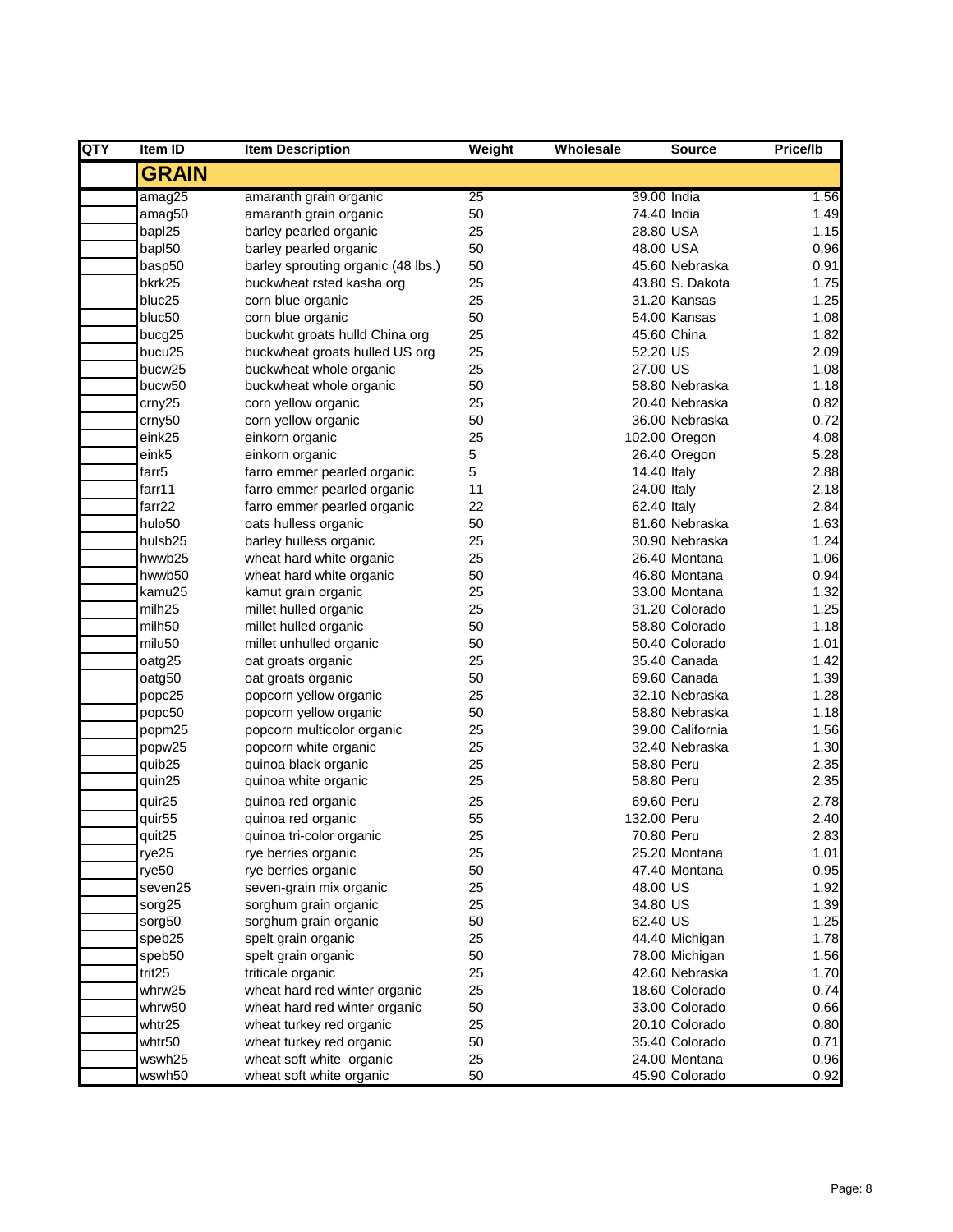| QTY | Item ID            | <b>Item Description</b>       | Weight | Wholesale | <b>Source</b>    | Price/lb |
|-----|--------------------|-------------------------------|--------|-----------|------------------|----------|
|     | <b>LENTILS</b>     |                               |        |           |                  |          |
|     | blal25             | lentils black organic         | 25     |           | 54.90 Canada     | 2.20     |
|     | frgl25             | lentils french green org      | 25     |           | 54.00 Canada     | 2.16     |
|     | goll25             | lentils golden yellow organic | 25     |           | 42.00 Turkey     | 1.68     |
|     | grel <sub>25</sub> | lentils green organic         | 25     |           | 52.80 Canada     | 2.11     |
|     | rdld25             | lentils red skins-off organic | 25     |           | 40.50 Canada     | 1.62     |
|     | rdln25             | lentils red skins-on organic  | 25     |           | 37.20 Canada     | 1.49     |
|     | <b>NON FOOD</b>    |                               |        |           |                  |          |
|     | buch25             | buckwheat hulls organic       | 25     |           | 26.40 S. Dakota  | 1.06     |
|     | pail5gl            | pail 5 gal                    |        |           | 9.80             |          |
|     | pail5gl lid        | pail lid 5 gl + spout         |        |           | 3.00             |          |
|     | <b>Nut Butters</b> |                               |        |           |                  |          |
|     | albr <sub>35</sub> | almond butter rsted org       | 35     |           | 330.00 US        | 9.43     |
|     | cabr40             | cashew butter rsted organic   | 40     |           | 237.60 Brazil    | 5.94     |
|     | pnbc40             | peanut butter creamy organic  | 35     |           | 138.00 Argentina | 3.94     |
|     | pnbcrunch40        | peanut butter crunchy organic | 40     |           | 138,00 Mexico    | 3.45     |
|     | hazlp66            | hazelnut paste organic        | 66     |           | 474.00 Brazil    | 7.18     |
|     | tahi40             | tahini toasted organic        | 40     |           | 103.20 USA       | 2.58     |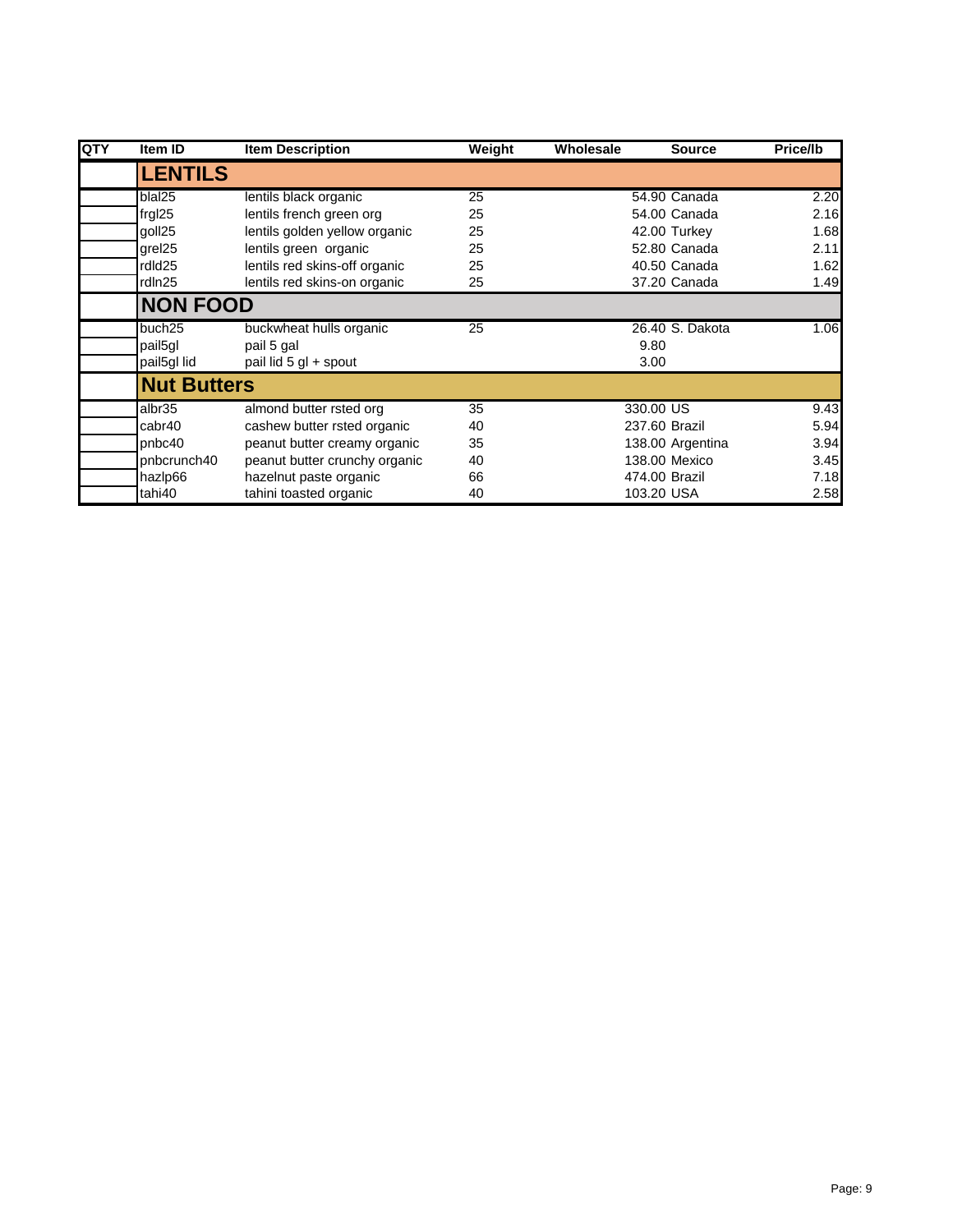| QTY | <b>Item ID</b>     | <b>Item Description</b>                    | Weight         | Wholesale     | <b>Source</b>     | Price/lb |
|-----|--------------------|--------------------------------------------|----------------|---------------|-------------------|----------|
|     | <b>Nuts</b>        |                                            |                |               |                   |          |
|     | almchoc5           | almonds dark chocolate organic             | 5              | 45.60 Italy   |                   | 9.12     |
|     | almn25             | almonds US organic                         | 25             |               | 205.50 California | 8.22     |
|     | almn5              | almonds US organic                         | 5              |               | 52.20 California  | 10.44    |
|     | alms25             | almonds raw org Spain                      | 25             | 237.60 Spain  |                   | 9.50     |
|     | alms5              | almonds raw org Spain                      | 5              |               | 51.00 Spain       | 10.20    |
|     | alsl20             | almonds sliced natural organic             | 20             | 201.00 Spain  |                   | 10.05    |
|     | als <sub>15</sub>  | almond sliced natural organic              | 5              |               | 54.00 Spain       | 10.80    |
|     | braz44             | Brazil nuts organic                        | 44             |               | 546.00 Bolivia    | 12.41    |
|     | braz <sub>5</sub>  | Brazil nuts organic                        | 5              |               | 72.00 Bolivia     | 14.40    |
|     | casp25             | cashew pieces organic                      | 25             | 138.00 Brazil |                   | 5.52     |
|     | casp5              | cashew pieces organic                      | 5              |               | 36.00 Brazil      | 7.20     |
|     | casp50             | cashew pieces organic                      | 50             | 264.00 Brazil |                   | 5.28     |
|     | casw <sub>5</sub>  | cashew whole organic                       | 5              |               | 42.00 Brazil      | 8.40     |
|     | caswl25            | cashews whole organic                      | 25             | 198.00 Brazil |                   | 7.92     |
|     | caswl50            | cashews whole organic                      | 50             | 360.00 Brazil |                   | 7.20     |
|     | caswr25            | cashews whole dry roasted organic          | 25             | 178.80 Brazil |                   | 7.15     |
|     | caswr5             | cashews whole dry roasted organic          | 5              |               | 42.00 Brazil      | 8.40     |
|     | hazl22             | hazelnuts organic                          | 22             |               | 150.00 Turkey     | 6.82     |
|     | hazl <sub>5</sub>  | hazelnuts organic                          | $\overline{5}$ |               | 42.00 Turkey      | 8.40     |
|     | maca25             | macadamia halves/pcs organic               | 25             | 432.00 Kenya  |                   | 17.28    |
|     | maca5              | macadamia halves/pcs organic               | 5              |               | 92.40 Kenya       | 18.48    |
|     | macw25             | macadamia nuts whole organic               | 25             | 469.50 Kenya  |                   | 18.78    |
|     | macw <sub>5</sub>  | macadamia nuts whole organic               | 5              |               | 99.60 Kenya       | 19.92    |
|     | peca30             | pecan halves organic                       | 30             | 359.40 Texas  |                   | 11.98    |
|     | peca5              | pecan halves organic                       | 5              |               | 70.80 California  | 14.16    |
|     | pecp30             | pecan pieces organic                       | 30             |               | 318.00 California | 10.60    |
|     | pecp5              | pecan pieces organic                       | 5              | 60.00 USA     |                   | 12.00    |
|     | pine1              | pine nuts organic                          | 1              |               | 22.20 Siberia     | 22.20    |
|     | pine27.5           | pine nuts organic                          | 27.5           | 534.00 China  |                   | 19.42    |
|     | pine5              | pine nuts organic                          | 5              | 106.80 China  |                   | 21.36    |
|     | pine <sub>55</sub> | pine nuts organic                          | 55.1           | 1062.00 China |                   | 19.27    |
|     | pish25             | pistachio meats raw org. 25                | 25             |               | 450.00 California | 18.00    |
|     | pish5              | pistachios raw meats organic               | 5              |               | 102.00 California | 20.40    |
|     | pisn25             | pistachios roasted in shell no salt org 25 |                |               | 231.54 California | 9.26     |
|     | pisr25             | pistachios in shell roasted/salted orga 25 |                |               | 231.54 California | 9.26     |
|     | pist25             | pistachios raw in-shell org                | 25             |               | 237.60 California | 9.50     |
|     | pist <sub>5</sub>  | pistachios raw in-shell org                | 5              |               | 54.00 California  | 10.80    |
|     | pntb5              | peanut butter stock org                    | 5              |               | 26.10 Mexico      | 5.22     |
|     | pntr50             | peanuts raw shelled organic                | 50             |               | 126.00 Mexico     | 2.52     |
|     | pntr25             | peanuts raw shelled organic                | 25             |               | 69.60 Mexico      | 2.78     |
|     | pntr5              | peanuts raw shelled organic                | 5              |               | 18.00 Mexico      | 3.60     |
|     | pntb30             | peanut rst/unslt org(pb stock)             | 30             |               | 118.50 Mexico     | 3.95     |
|     | pntb5              | peanut rst/unslt org(pb stock)             | 5              |               | 21.60 Mexico      | 4.32     |
|     | waln25             | walnut halves pieces organic               | 25             |               | 170.40 California | 6.82     |
|     | waln5              | walnut halves pieces organic               | 5              |               | 42.00 Romania     | 8.40     |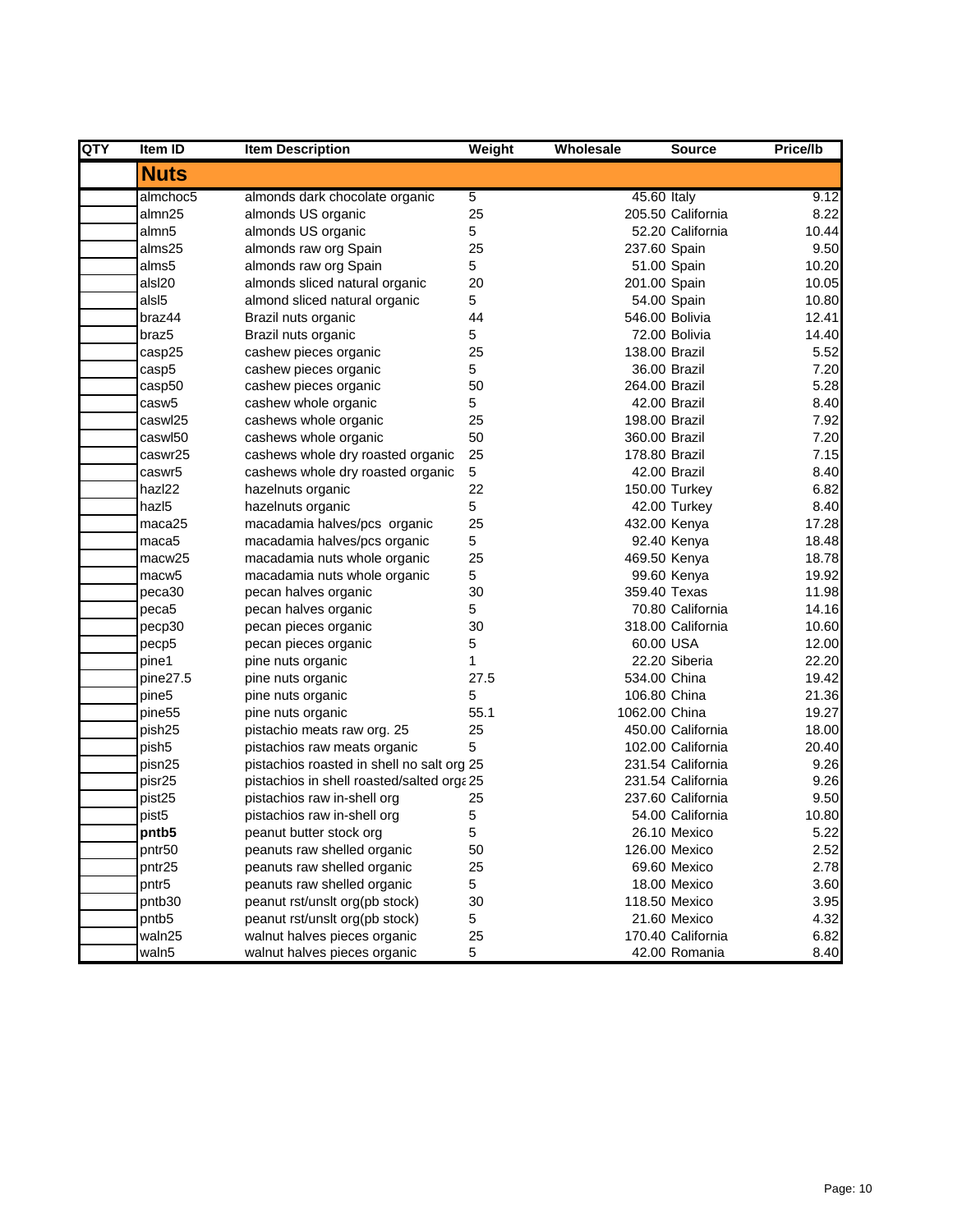| <b>QTY</b> | Item ID     | <b>Item Description</b>        | Weight | Wholesale | <b>Source</b>     | Price/lb |
|------------|-------------|--------------------------------|--------|-----------|-------------------|----------|
|            | <b>OILS</b> |                                |        |           |                   |          |
|            | olca1       | oil canola gallon organic      | 7.6    |           | 22.20 US          | 2.92     |
|            | olca38      | canola oil organic             | 38     |           | 93.60 USA         | 2.46     |
|            | cbdx30      | CBD oil full spectrum 900mg    | 900    |           | 40.80 Colorado    | 0.03     |
|            | olco1       | oil coconut refined organic    | 7.5    |           | 24.00 Philipines  | 3.20     |
|            | olco38      | oil coconut refined organic    | 38     |           | 98.40 Philipines  | 2.59     |
|            | olcv1       | oil coconut virgin org         | 7.5    |           | 38.40 Philipines  | 5.12     |
|            | olcv38      | oil coconut virgin pail org    | 38     |           | 162.00 Philipines | 4.26     |
|            | olmct1      | cooconut oil MCT organic       | 7.6    |           | 68.40 Singapore   | 9.00     |
|            | olmct38     | cooconut oil MCT organic       | 38     |           | 330.00 Singapore  | 8.68     |
|            | olol1       | oil olive extra virgin organic | 7.6    |           | 42.00 Spain       | 5.53     |
|            | olol35      | oil olive extra virgin organic | 35     |           | 158.60 Spain      | 4.53     |
|            | olsa1       | oil safflower hi-oleic org gal | 7.6    |           | 25.20 Mexico      | 3.32     |
|            | olsa38      | oil safflower hi-oleic organic | 40     |           | 118.20 Mexico     | 2.96     |
|            | olsoyt1     | tamari soy sauce GF San-J Org  | 9.7    |           | 43.20 USA         | 4.45     |
|            | olsoyt49    | tamari soy sauce GF San-J Org  | 49     |           | 154.50 USA        | 3.15     |
|            |             | tamari soy sauce GF Sodium     |        |           |                   |          |
|            | olsoytr48   | Reduce San-J Conventional      | 48.2   |           | 129.42 USA        | 2.69     |
|            | olst1       | sesame oil toasted organic     | 9.2    |           | 38.40 Mexico      | 4.17     |
|            | olst38      | sesame oil toasted organic     | 38     |           | 163.20 Mexico     | 4.29     |
|            | olsu1       | oil sunflwer hi-oleic org gal  | 7.6    |           | 28.80 Ukraine     | 3.79     |
|            | olsu38      | oil sunflwer hi-oleic org      | 38     |           | 108.00 Ukraine    | 2.84     |
|            | palm33      | palm shortening organic        | 33     |           | 69.60 Ecuador     | 2.11     |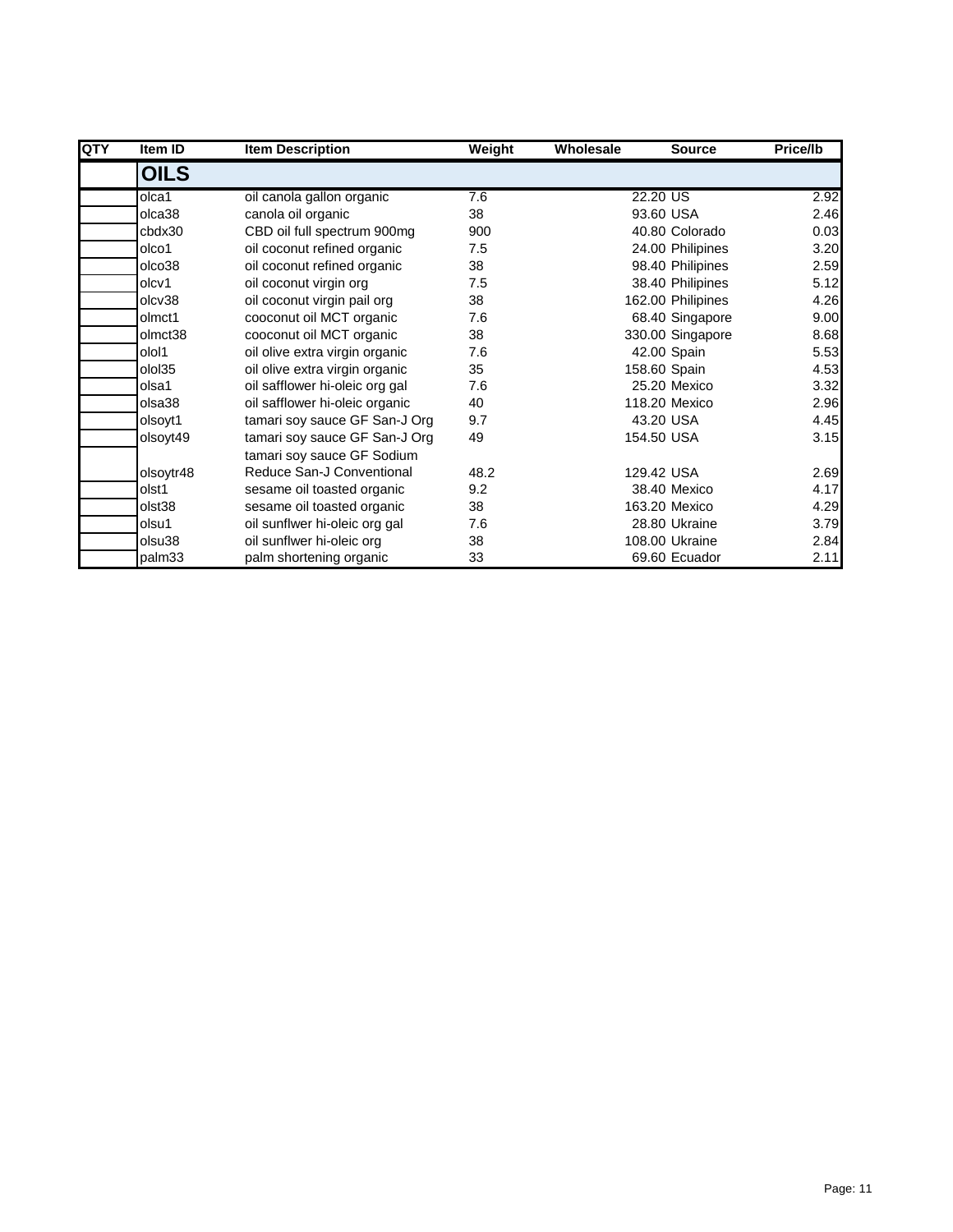| QTY | Item ID     | <b>Item Description</b>                          | Weight         | Wholesale | <b>Source</b>  | Price/lb |
|-----|-------------|--------------------------------------------------|----------------|-----------|----------------|----------|
|     |             | <b>TRADITIONAL PASTA (Durum Wheat Semolina)</b>  |                |           |                |          |
|     | pabow10     | pasta bowties organic                            | 10             |           | 21.60 Italy    | 2.16     |
|     | paelbow10   | pasta elbows large organic                       | 10             |           | 21.60 Italy    | 2.16     |
|     | paelbows10  | pasta elbows small organic                       | 10             |           | 21.60 Italy    | 2.16     |
|     | pahair10    | pasta angel hair organic                         | 10             |           | 21.60 Italy    | 2.16     |
|     | paorzo10    | pasta orzo organic                               | 10             |           | 21.60 Italy    | 2.16     |
|     | papenne10   | pasta penne organic                              | 10             |           | 21.60 Italy    | 2.16     |
|     | parotel10   | pasta roteli organic                             | 10             |           | 21.60 Italy    | 2.16     |
|     | paspag10    | pasta spaghetti organic                          | 10             |           | 21.60 Italy    | 2.16     |
|     | pawhspag10  | pasta spaghetti whole wheat organic 10           |                |           | 21.60 Italy    | 2.16     |
|     | pawhrotel10 | pasta whole wheat roteli organic                 | 10             |           | 21.60 Italy    | 2.16     |
|     |             | <b>PASTA GLUTEN FREE</b>                         |                |           |                |          |
|     | pathai11    | noodles pad thai white rice organic              | 11             |           | 36.00 Thailand | 3.27     |
|     | pathai22    | noodles pad thai white rice organic              | 22             |           | 68.40 Thailand | 3.11     |
|     |             | pasta quinoa elbows organic                      |                |           |                |          |
|     | paqe5       | <b>ANDEAN DREAM</b>                              | $\overline{5}$ |           | 31.20 USA      | 6.24     |
|     |             | pasta quinoa elbows organic                      |                |           |                |          |
|     | page10      | ADEAN DREAM (18x16oz)                            | 10             |           | 59.40 Bolivia  | 5.94     |
|     |             | pasta quinoa fusilli organic EDISON              |                |           |                |          |
|     | paqf1       | <b>GRAIN</b>                                     | 1              |           | 6.90 USA       | 6.90     |
|     | paqf4       | pasta quinoa fusilli organic                     | 4              |           | 19.34 Bolivia  | 4.84     |
|     |             | pasta quinoa fusilli organic ADEAN               |                |           |                |          |
|     | paqf18      | DREAM (18x16oz)                                  | 18             |           | 106.92 Bolivia | 5.94     |
|     |             | pasta quinoa orzo organic EDISON                 |                |           |                |          |
|     | paqo5       | <b>GRAIN</b>                                     | $\mathbf 5$    |           | 24.18 USA      | 4.84     |
|     |             | pasta quinoa orzo organic ADEAN                  |                |           |                |          |
|     | pago11      | <b>DREAM</b>                                     | 11             |           | 65.40 Bolivia  | 5.95     |
|     |             | pasta quinoa orzo organic ADEAN                  |                |           |                |          |
|     | paqo33      | DREAM (3x16oz)                                   | 33             |           | 195.00 Bolivia | 5.91     |
|     |             | pasta quinoa penne turmeric organic              |                |           |                |          |
|     | paqpt5      | <b>ANDEAN DREAM</b>                              | 5              |           | 31.20 Bolivia  | 6.24     |
|     |             | pasta quinoa penne turmeric organic              |                |           |                |          |
|     | paqpt10     | ANDEAN DREAM                                     | 10             |           | 59.40 Bolivia  | 5.94     |
|     | paqp5       | pasta quinoa penne organic                       | 5              |           | 24.18 Bolivia  | 4.84     |
|     |             | pasta quinoa spaghetti organic                   |                |           |                |          |
|     | pags1       | ANDEAN DREAM                                     | 1              |           | 6.90 Bolivia   | 6.90     |
|     |             | pasta quinoa spaghetti organic                   |                |           |                |          |
|     | paqs5       | <b>EDISON</b>                                    | $\sqrt{5}$     |           | 24.18 USA      | 4.84     |
|     |             | pasta quinoa spaghetti organic                   |                |           |                |          |
|     | paqs10      | ANDEAN DREAM (10x16oz<br>pasta sorghum penne org | 10             |           | 59.40 Bolivia  | 5.94     |
|     | pasp5       |                                                  | 5              |           | 24.18 Bolivia  | 4.84     |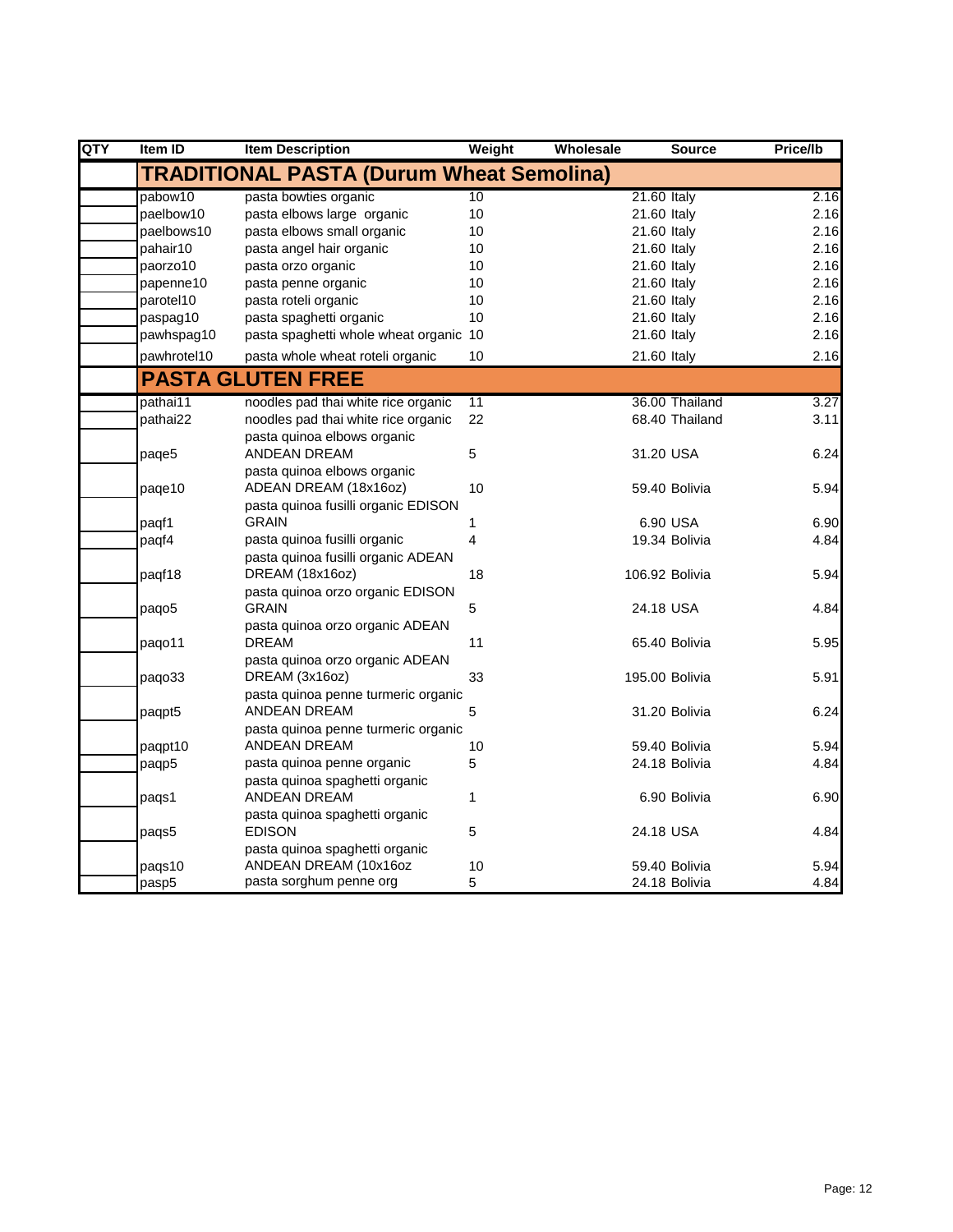| QTY | Item ID             | <b>Item Description</b>        | Weight | Wholesale | <b>Source</b>     | Price/lb |
|-----|---------------------|--------------------------------|--------|-----------|-------------------|----------|
|     | <b>PEAS</b>         |                                |        |           |                   |          |
|     | blep25              | peas blackeye organic          | 25     |           | 41.40 Texas       | 1.66     |
|     | grsp25              | peas green split organic       | 25     |           | 31.20 Canada      | 1.25     |
|     | peas50              | peas yellow shoot sprout org   | 50     |           | 65.70 Nebraska    | 1.31     |
|     | whgp25              | peas whole green organic       | 25     |           | 23.40 Canada      | 0.94     |
|     | yesp25              | peas yellow split organic      | 25     |           | 30.30 Canada      | 1.21     |
|     | <b>RICE</b>         |                                |        |           |                   |          |
|     | riar <sub>25</sub>  | rice arborio white org         | 25     |           | 88.50 California  | 3.54     |
|     | ribb <sub>25</sub>  | rice brown basmati org         | 25     |           | 50.70 US          | 2.03     |
|     | ribm25              | rice brown medium org          | 25     |           | 48.60 California  | 1.94     |
|     | ribw <sub>25</sub>  | rice white basmati org         | 25     |           | 56.10 Thailand    | 2.24     |
|     | rija25              | rice black organic             | 25     |           | 63.00 Thailand    | 2.52     |
|     | rijb <sub>25</sub>  | rice brown jasmine org         | 25     |           | 55.20 California  | 2.21     |
|     | rilb <sub>25</sub>  | rice brown long org            | 25     |           | 31.20 California  | 1.25     |
|     | risg25              | rice brown short org           | 25     |           | 43.50 California  | 1.74     |
|     | risu25              | rice sushi white org           | 25     |           | 47.70 California  | 1.91     |
|     | ritr25              | rice red organic               | 25     |           | 41.40 Thailand    | 1.66     |
|     | riwb25              | rice brown/wild blend org      | 25     |           | 94.50 California  | 3.78     |
|     | riwi25              | rice wild org                  | 25     |           | 234.00 California | 9.36     |
|     | riwj25              | rice white jasmine org         | 25     |           | 62.70 California  | 2.51     |
|     | riwl25              | rice white long org            | 25     |           | 30.60 Pakistan    | 1.22     |
|     | <b>ECOFARM RICE</b> |                                |        |           |                   |          |
|     | rilgn25             | rice brown long grain EcoFarm  | 25     |           | 34.80 California  | 1.39     |
|     | risgn25             | rice brown short grain EcoFarm | 25     |           | 29.70 California  | 1.19     |
|     | riwbn25             | rice white basmati EcoFarm     | 25     |           | 48.00 California  | 1.92     |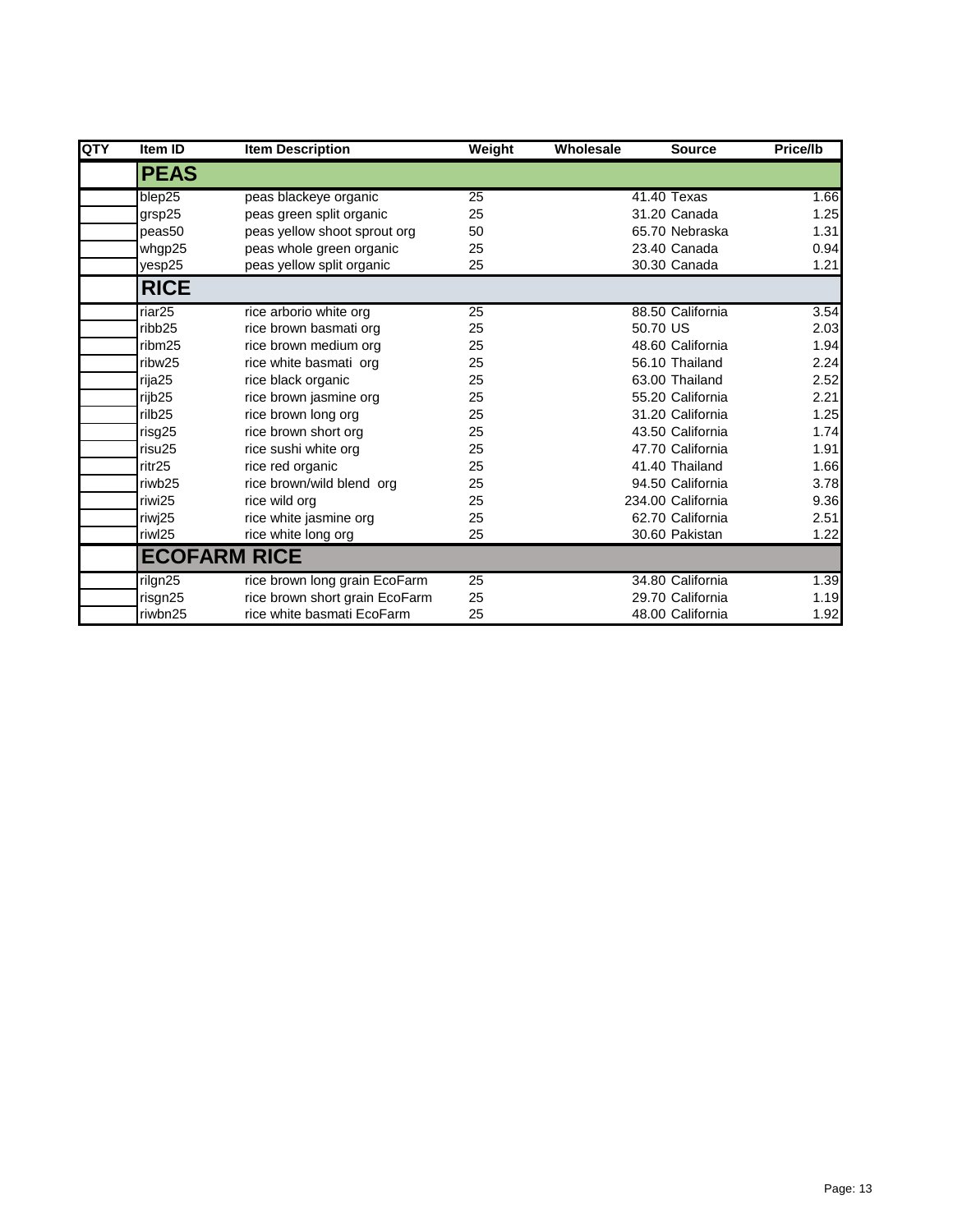| QTY | Item ID            | <b>Item Description</b>           | Weight | Wholesale    | <b>Source</b>   | Price/lb |
|-----|--------------------|-----------------------------------|--------|--------------|-----------------|----------|
|     | <b>SEEDS</b>       |                                   |        |              |                 |          |
|     | brof50             | brown flax seed organic           | 50     |              | 102.00 Canada   | 1.74     |
|     | brof25             | brown flax seed organic           | 25     |              | 54.00 Canada    | 2.16     |
|     | brof <sub>5</sub>  | brown flax seed organic           | 5      |              | 18.00 Canada    | 3.60     |
|     | alfs1              | alfalfa seeds organic             | 1      |              | 13.20 Canada    | 13.20    |
|     | alfs25             | alfalfa seeds organic             | 25     |              | 222.00 Canada   | 8.88     |
|     | alfs5              | alfalfa seeds organic             | 5      |              | 52.80 Canada    | 10.56    |
|     | brocc1             | broccoli seeds organic            | 1      |              | 24.00 Canada    | 24.00    |
|     | brocc <sub>5</sub> | broccoli seeds organic            | 5      |              | 108.00 Canada   | 21.60    |
|     | brocc50            | broccoli seed organic             | 50     | 983.10 USA   |                 | 19.66    |
|     | brocr1             | broccoli seed raab organic        | 1      | 18.00 USA    |                 | 18.00    |
|     | brocr5             | broccoli seed raab organic        | 50     | 60.00 USA    |                 | 1.20     |
|     | brof25             | flax brown organic                | 25     |              | 43.20 Canada    | 1.73     |
|     | brof50             | flax brown organic                | 50     |              | 68.40 Canada    | 1.37     |
|     | chib1              | chia black organic                | 1      |              | 4.80 Ecuador    | 4.80     |
|     | chib <sub>25</sub> | chia black organic                | 25     |              | 57.60 Paraguay  | 2.30     |
|     | chib <sub>5</sub>  | chia black organic                | 5      |              | 16.80 Paraguay  | 3.36     |
|     | chiw1              | chia white organic                | 1      |              | 5.10 Ecuador    | 5.10     |
|     | chiw <sub>25</sub> | chia white organic                | 25     |              | 83.40 Ecuador   | 3.34     |
|     | chiw <sub>5</sub>  | chia white organic                | 5      |              | 21.00 Ecuador   | 4.20     |
|     | cres1              | cress curley organic              | 1      |              | 12.00 Canada    | 12.00    |
|     | cres22             | cress curley organic              | 22     |              | 154.50 Canada   | 7.02     |
|     | cres5              | cress curley organic              | 5      |              | 45.60 Canada    | 9.12     |
|     | golf25             | flax gold organic                 | 25     | 64.80 USA    |                 | 2.59     |
|     | hemp25             | hemp hearts organic               | 25     |              | 177.60 Canada   | 7.10     |
|     | hemp5              | hemp hearts organic               | 5      |              | 42.00 Canada    | 8.40     |
|     | ngla1              | nigella sativa (black cumin) org. | 1      |              | 9.60 India      | 9.60     |
|     | ngla5              | nigella sativa (black cumin) org. | 5      | 42.00 India  |                 | 8.40     |
|     | popp1              | poppy seeds organic               | 1      |              | 8.40 Turkey     | 8.40     |
|     | popp5              | poppy seeds organic               | 5      |              | 34.80 Turkey    | 6.96     |
|     | popp50             | poppy seeds organic               | 50     |              | 214.80 Turkey   | 4.30     |
|     | puAA5              | pumpkin seeds AA organic          | 5      |              | 26.40 China     | 5.28     |
|     | puAA55             | pumpkin seeds AA organic          | 55.1   | 262.20 China |                 | 4.76     |
|     | rad1               | radish seeds daikon organic       | 1      |              | 9.60 Canada     | 9.60     |
|     | rad <sub>25</sub>  | radish seeds daikon organic       | 25     |              | 178.80 Canada   | 7.15     |
|     | rad <sub>5</sub>   | radish seeds daikon organic       | 5      |              | 43.20 Canada    | 8.64     |
|     | radr1              | radish seeds red organic          | 1      |              | 8.40 Canada     | 8.40     |
|     | radr25             | radish seeds red organic          | 25     |              | 127.50 Nebraska | 5.10     |
|     | radr <sub>5</sub>  | radish seeds red organic          | 5      |              | 36.00 Canada    | 7.20     |
|     | radt1              | radish triton organic             | 1      |              | 9.60 Canada     | 9.60     |
|     | redc1              | red clover seeds organic          | 1      |              | 5.70 Canada     | 5.70     |
|     | redc25             | red clover seeds organic          | 25     |              | 135.30 Canada   | 5.41     |
|     | redc <sub>5</sub>  | red clover seed organic           | 5      |              | 29.70 Canada    | 5.94     |
|     | sesb50             | sesame seeds black organic        | 50     | 165.00 India |                 | 3.30     |
|     | sesh55             | sesame seeds hulled organic       | 55     | 150.00 India |                 | 2.73     |
|     | sesh25             | sesame seeds hulled organic       | 25     | 78.00 India  |                 | 3.12     |
|     | sesn25             | sesame seeds natural whole org    | 25     | 54.00 Peru   |                 | 2.16     |
|     | sprs1              | sunflower sprouting org           | 1      |              | 6.00 Nebraska   | 6.00     |
|     | sprs5              | sunflower sprouting org           | 5      |              | 21.60 Nebraska  | 4.32     |
|     | sprs50             | sunflower sprouting org           | 50     |              | 150.60 Nebraska | 3.01     |
|     | sund25             | sunflower seed hulled org US      | 25     | 58.20 US     |                 | 2.33     |
|     | sunh <sub>55</sub> | sunflower hulled organic          | 55     |              | 117.60 Romania  | 2.14     |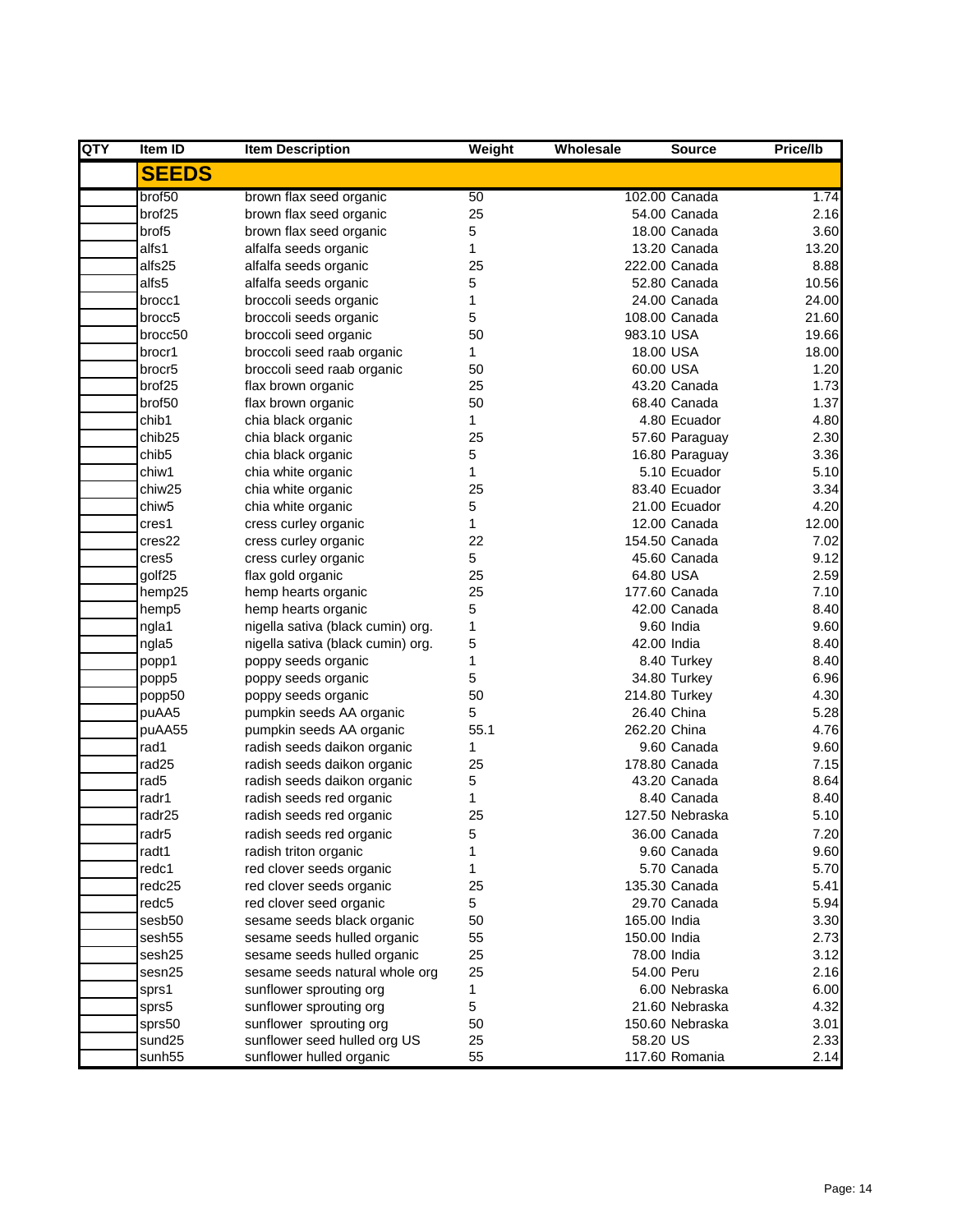| <b>QTY</b> | <b>Item ID</b>      | <b>Item Description</b>                                        | Weight  | Wholesale    | <b>Source</b>             | Price/lb       |
|------------|---------------------|----------------------------------------------------------------|---------|--------------|---------------------------|----------------|
|            | <b>SPICES</b>       |                                                                |         |              |                           |                |
|            | annap40             | annatto powder organic                                         | 40      |              | 226.80 Mexico             | 5.67           |
|            | annap5              | annatto powder organic                                         | 5       |              | 33.60 Mexico              | 6.72           |
|            | annap1              | annatto powder organic                                         | 1       |              | 9.60 Mexico               | 9.60           |
|            | ashwagp50           | ashwaghanda powder organic                                     | 50      | 450.00 India |                           | 9.00           |
|            | ashwagp5            | ashwaghanda powder organic                                     | 5       |              | 54.00 India               | 10.80          |
|            | ashwagp1            | ashwaghanda powder organic                                     | 1       |              | 14.40 India               | 14.40          |
|            | basig50             | basil powder organic                                           | 50      | 240.00 Egypt |                           | 4.80           |
|            | basig5              | basil powder organic                                           | 5       |              | 30.00 Egypt               | 6.00           |
|            | baslg1              | basil powder organic                                           | 1       |              | 7.20 Egypt                | 7.20           |
|            | baslw22<br>basics3  | basil cut sift organic                                         | 22<br>3 | 104.40 Egypt |                           | 4.75<br>7.20   |
|            | basics1             | basil cut sift organic<br>basil cut sift organic               | 1       |              | 21.60 Egypt<br>8.40 Egypt | 8.40           |
|            | baywh.5             | bay leaves whole organic (.5lbs)                               | $.5\,$  |              | 9.60 Turkey               | 19.20          |
|            | baywh.2             | bay leaves whole organic (.2lbs)                               | $.2\,$  |              | 4.80 Turkey               | 24.00          |
|            | baywh15             | bay leaves whole organic                                       | 15      |              | 134.40 Turkey             | 8.96           |
|            | beetp40             | beet root powder                                               | 40      | 252.00 China |                           | 6.30           |
|            | beetp5              | beet root powder                                               | 5       |              | 42.00 China               | 8.40           |
|            | beetp1              | beet root powder                                               | 1       |              | 9.60 China                | 9.60           |
|            | cilf <sub>120</sub> | cilantro flakes organic                                        | 20      | 235.20 Egypt |                           | 11.76          |
|            | cilf <sub>1</sub>   | cilantro flakes organic                                        | 1       |              | 14.40 Egypt               | 14.40          |
|            | cilfl.5             | cilantro flakes organic                                        | .5      |              | 9.60 Egypt                | 19.20          |
|            | cara25              | caraway seeds organic                                          | 25      | 115.20 India |                           | 4.61           |
|            | cara5               | caraway seeds organic                                          | 5       |              | 30.00 India               | 6.00           |
|            | cara1               | caraway seeds organic                                          | 1       |              | 7.20 India                | 7.20           |
|            | card <sub>5</sub>   | cardamom whole pod organic                                     | 5       |              | 168.00 Guatamala          | 33.60          |
|            | card1               | cardamom whole pod organic                                     | 1       |              | 34.80 Guatamala           | 29.00          |
|            | carg1               | cardamom whole ground organic                                  | 1       |              | 54.00 Guatamala           | 54.00          |
|            | carg5               | cardamom whole ground organic                                  | 5       |              | 246.00 Guatamala          | 49.20          |
|            | carg50              | cardamom ground organic                                        | 40      |              | 1380.00 Guatamala         | 34.50          |
|            | chamw28             | chamomile whole organic                                        | 28      | 474.00 Egypt |                           | 16.93          |
|            | chamw5              | chamomile whole organic                                        | 5       |              | 96.00 Egypt               | 19.20          |
|            | chamw1              | chamomile whole organic                                        | 1       |              | 21.60 Egypt               | 21.60          |
|            | chiptle45           | chipotle powder organic                                        | 40      | 459.00 USA   |                           | 11.48          |
|            | chiptle5            | chipotle powder organic                                        | 5       | 60.00 USA    |                           | 12.00          |
|            | chiptle1            | chipotle powder organic                                        | 1       | 15.00 USA    |                           | 15.00<br>10.80 |
|            | cayg1               | cayenne pepper ground organic<br>cayenne pepper ground organic | 1<br>5  | 42.00 India  | 10.80 India               | 8.40           |
|            | cayg5               | cayenne pepper ground organic                                  | 50      | 366.00 India |                           | 7.32           |
|            | cayg50<br>caygh1    | cayenne ground hot organic                                     | 1       |              | 8.40 India                | 8.40           |
|            | caygh5              | cayenne ground hot organic                                     | 5       | 35.40 India  |                           | 7.08           |
|            | chif1               | chili flakes med-hot organic                                   | 1       |              | 8.40 India                | 8.40           |
|            | chif <sub>5</sub>   | chili flakes med-hot organic                                   | 5       |              | 36.00 India               | 7.20           |
|            | chif50              | chili flakes med-hot organic                                   | 50      | 240.00 India |                           | 4.80           |
|            | chili1              | chili powder mild organic                                      | 1       |              | 8.40 New Mexico           | 8.40           |
|            | chili5              | chili powder mild organic                                      | 5       |              | 36.00 China               | 7.20           |
|            | chili50             | chili powder mild organic                                      | 50      |              | 330.00 New Mexico         | 6.60           |
|            | cinc1               | cinnamon powder Ceylon organic                                 | 1       |              | 12.00 Sri Lanka           | 12.00          |
|            | cinc35              | cinnamon ceylon ground organic                                 | 35      |              | 313.80 Sri Lanka          | 8.97           |
|            | cinc5               | cinnamon powder Ceylon organic                                 | 5       |              | 52.80 Sri Lanka           | 10.56          |
|            | cinn1               | cinnamon ground organic                                        | 1       |              | 9.60 Vietnam              | 9.60           |
|            | cinn5               | cinnamon ground organic                                        | 5       |              | 36.00 Vietnam             | 7.20           |
|            | cinn50              | cinnamon powder organic                                        | 50      |              | 306.00 Vietnam            | 6.12           |
|            | clog1               | cloves ground organic                                          | 1       |              | 22.20 Sri Lanka           | 22.20          |
|            | clog5               | cloves ground organic                                          | 5       |              | 94.80 Sri Lanka           | 18.96          |
|            | clog55              | cloves ground organic                                          | 55.1    | 630.00 India |                           | 11.43          |
|            | clow1               | cloves whole organic                                           | 1       |              | 16.80 Indonesia           | 16.80          |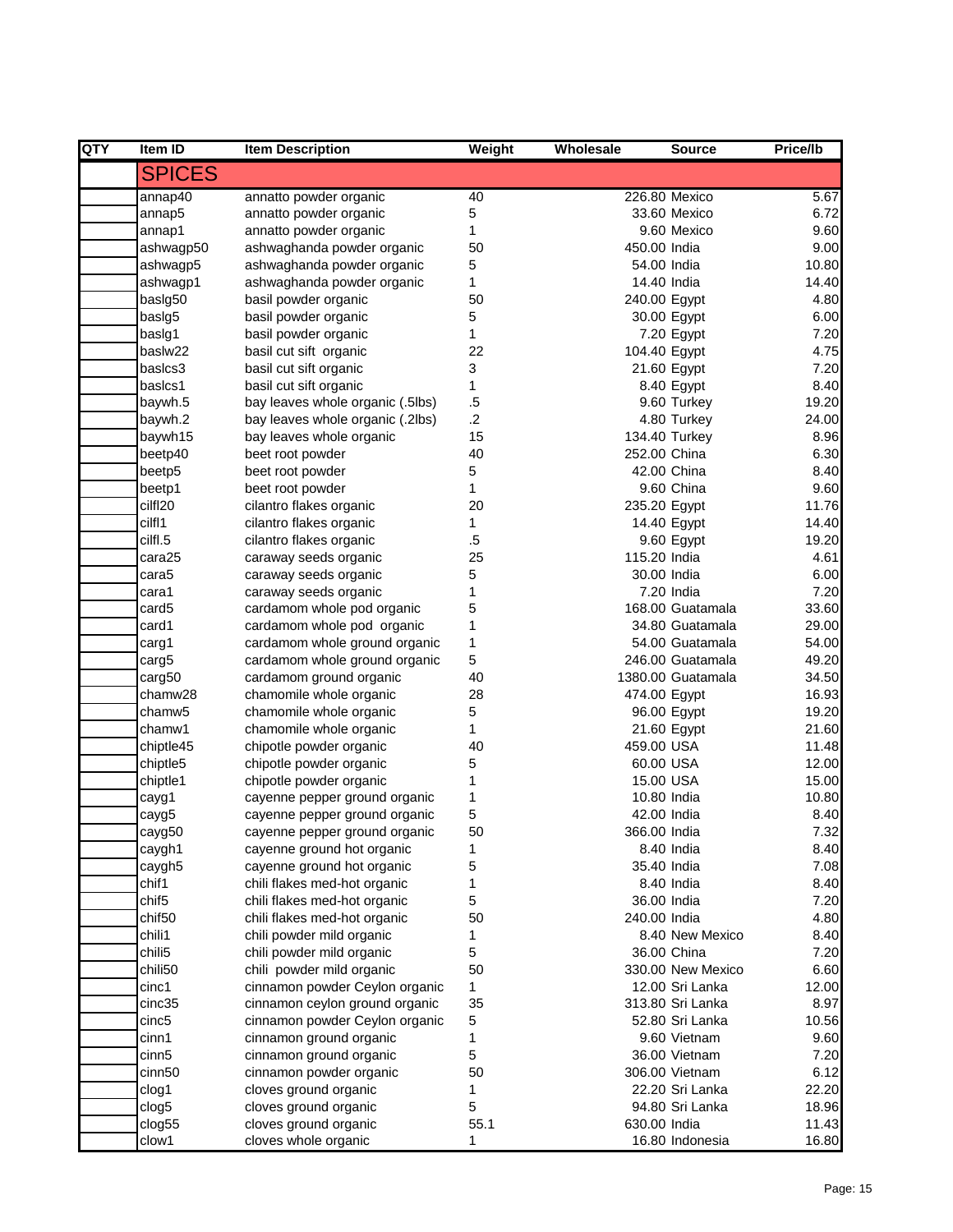| QTY | Item ID            | <b>Item Description</b>                             | Weight  | Wholesale    | <b>Source</b>          | <b>Price/lb</b> |
|-----|--------------------|-----------------------------------------------------|---------|--------------|------------------------|-----------------|
|     |                    | <b>SPICES (Continued)</b>                           |         |              |                        |                 |
|     | clow44             | cloves whole orrganic                               | 44      |              | 690.00 Indonesia       | 15.68           |
|     | clow <sub>5</sub>  | cloves whole organic                                | 5       |              | 81.60 Indonesia        | 16.32           |
|     | corg1              | coriander ground organic                            | 1       |              | 9.60 Uzbekistan        | 9.60            |
|     | corg5              | coriander ground organic                            | 5       |              | 42.00 Uzbekistan       | 8.40            |
|     | corg50             | coriander ground organic                            | 50      |              | 224.40 Uzbekistan      | 4.49            |
|     | cumg1              | cumin seed ground organic                           | 1       |              | 10.80 Sri Lanka        | 10.80           |
|     | cumg5              | cumin seed ground organic                           | 5       |              | 48.00 Sri Lanka        | 9.60            |
|     | cumg45             | cumin seed ground organic                           | 45      | 354.00 India |                        | 7.87            |
|     | cumi1              | cumin seed whole organic                            | 1       |              | 10.20 Sri Lanka        | 10.20           |
|     | cumi5              | cumin seed whole organic                            | 5       |              | 45.60 Sri Lanka        | 9.12            |
|     | cumi50             | cumin seed whole organic                            | 50      |              | 318.00 Sri Lanka       | 6.36            |
|     | curp5              | curry powder organic                                | 5       | 35.40 US     |                        | 7.08            |
|     | curr1              | curry powder organic                                | 1       |              | 8.40 Sri Lanka         | 8.40            |
|     | curr25             | curry powder organic                                | 25      | 141.60 US    |                        | 5.66            |
|     | dillcs22           | dill cut sift organic                               | 22      |              | 274.56 Sri Lanka       | 12.48           |
|     | dillcs.5           | dill cut sift organic                               | $.5\,$  |              | 9.60 Sri Lanka         | 19.20           |
|     | dillcs1            | dill cut sift organic                               | 1       |              | 16.80 Sri Lanka        | 16.80           |
|     | elder40            | elderberries whold dried org                        | 40      |              | 528.00 Bulgaria        | 13.20           |
|     | elder <sub>5</sub> | elderberries whold dried org                        | 5       |              | 76.80 Bulgaria         | 15.36           |
|     | elder1             | elderberries whold dried org                        | 1       |              | 19.20 Bulgaria         | 19.20           |
|     | fennlw35           | fennel whole organic                                | 35      | 168.00       |                        | 4.80            |
|     | fennlw5            | fennel whole organic                                | 5       | 36.00        |                        | 7.20            |
|     | fennlw1            | fennel whole organic                                | 1       | 8.40         |                        | 8.40            |
|     | fenu1              | fenugreek seeds organic                             | 1       |              | 6.00 India             | 6.00            |
|     | fenu25             | fenugreek seed organic                              | 25      | 67.20 India  |                        | 2.69            |
|     | fenu5              | fenugreek seeds organic                             | 5       |              | 24.00 India            | 4.80            |
|     | fenug1             | fenugreek seeds ground organic                      | 1       |              | 9.60 India             | 9.60            |
|     | fenug5             | fenugreek seeds ground organic                      | 5       |              | 30.00 India            | 6.00            |
|     | fenug55            | fenugreek seeds ground organic                      | 55.1    | 252.00 India |                        | 4.57            |
|     | gami50             | garlice minced dried organic                        | 50      | 210.00 China |                        | 4.20            |
|     | gami5              | garlice minced dried organic                        | 5       |              | 30.00 China            | 6.00            |
|     | gami1              | garlice minced dried organic                        | 1       |              | 7.20 China             | 7.20            |
|     | gapo1              | garlic powder organic                               | 1       |              | 7.20 China             | 7.20            |
|     | gapo <sub>5</sub>  | garlic powder organic                               | 5       |              | 33.60 China            | 6.72            |
|     | gapo40             | garlic powder organic                               | 45      | 201.60 China |                        | 4.48            |
|     | garl1              | garlic granules organic                             | 1       |              | 8.40 China             | 8.40            |
|     | garl5              | garlic granules organic                             | 5       |              | 36.00 China            | 7.20            |
|     | garl50             | garlic granules organic                             | 50      | 396.00 China |                        | 7.92            |
|     | ging1              | ginger ground organic                               | 1       |              | 9.00 India             | 9.00            |
|     | ging5              | ginger ground organic                               | 5       |              | 33.60 India            | 6.72            |
|     | ging50             | ginger ground organic<br>hemp CBG flower (10%CBG) 1 | 50      | 240.00 India |                        | 4.80            |
|     | hempcbgoz          | ounce                                               | 1 ounce |              | 84.00 Fort Collins, CO |                 |
|     |                    | hemp CBD flower (CBD 12% Cherry                     |         |              |                        |                 |
|     |                    | Blossom) 1 ounce natural some                       |         |              |                        |                 |
|     | hempcbdoz          | seeds                                               | 1 ounce |              | 42.00 Arvada, CO       |                 |
|     | habag35            | habanero ground organic                             | 35      | 1407.00 USA  |                        | 40.20           |
|     | habag5             | habanero ground organic                             | 5       | 210.00 USA   |                        | 42.00           |
|     | habag1             | habanero ground organic                             | 1       | 48.00 USA    |                        | 40.00           |
|     | hibiwh30           | hibiscus whole organic                              | 30      | 198.00       | Egypt                  | 6.60            |
|     | hibiwh.5           | hibiscus whole organic (.5lbs                       | .5      | 6.00         | Egypt                  | 12.00           |
|     | hibiwh1            | hibiscus whole organic                              | 1       | 9.60         | Egypt                  | 9.60            |
|     | hibics35           | hibiscus cut sift organic (35lbs)                   | 35      |              | 198.00 Mexico          | 5.66            |
|     | hibics5            | hibiscus cut sift organic                           | 5       |              | 38.40 Mexico           | 7.68            |
|     | hibics1            | hibiscus cut sift organic                           | 1       |              | 9.60 Mexico            | 9.60            |
|     | jalap50            | jalapeno powder organic                             | 50      | 597.00 USA   |                        | 11.94           |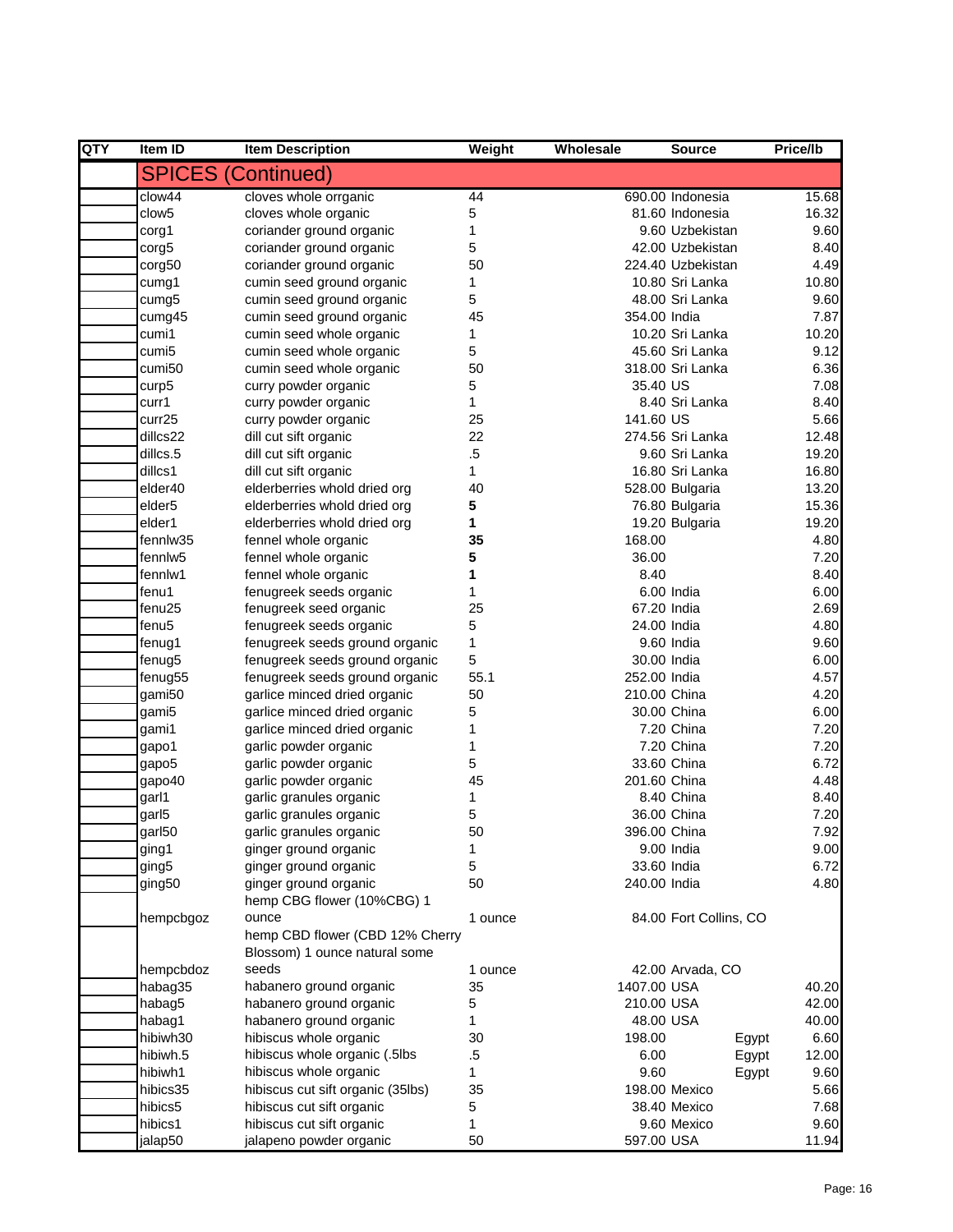| QTY | Item ID  | <b>Item Description</b>             | Weight         | Wholesale    | <b>Source</b>         | Price/lb |
|-----|----------|-------------------------------------|----------------|--------------|-----------------------|----------|
|     |          | <b>SPICES (Continued)</b>           |                |              |                       |          |
|     | jalap5   | jalapeno powder organic             | 5              | 72.00 USA    |                       | 14.40    |
|     | jalap1   | jalapeno powder organic             | 1              | 16.80 USA    |                       | 16.80    |
|     | lave1    | lavender english blue whole organic | $\overline{1}$ |              | 11.40 Albania         | 11.40    |
|     | lave.5   | lavender english blue whole organic | .5             |              | 7.20 Albania          | 14.40    |
|     | macap44  | maca powder organic                 | 44             | 300.00 Peru  |                       | 6.82     |
|     | macap5   | maca powder organic                 | 5              | 42.00 Peru   |                       | 8.40     |
|     | mesq44   | mesquite powder organic             | 44.1           | 174.00 Peru  |                       | 3.95     |
|     | mesq5    | mesquite powder organic             | 5              | 30.00 Peru   |                       | 6.00     |
|     | mesq1    | mesquite powder organic             | 1              |              | 9.60 Peru             | 9.60     |
|     | musb1    | mustard seed brown organic          | 1              |              | 6.60 Czech Republic   | 6.60     |
|     | musb5    | mustard seed brown organic          | 5              |              | 24.00 Czech Republic  | 4.80     |
|     | musb50   | mustard seed brown organic          | 50             |              | 210.00 Czech Republic | 4.20     |
|     | musp1    | mustard powder yellow organic       | 1              |              | 7.20 USA              | 7.20     |
|     | musp5    | mustard powder yellow organic       | 5              | 27.30 USA    |                       | 5.46     |
|     | musp50   | mustard powder yellow organic       | 55             | 210.00 USA   |                       | 3.82     |
|     | musy1    | mustard seed yellow organic         | 1              |              | 6.30 Montana          | 6.30     |
|     | musy5    | mustard seed yellow organic         | 5              |              | 20.40 Montana         | 4.08     |
|     | musy50   | mustard seeds yellow organic        | 50             | 172.80 USA   |                       | 3.46     |
|     | nutm1    | nutmeg ground organic               | 1              |              | 16.80 Indonesia       | 16.80    |
|     | nutm5    | nutmeg ground organic               | 5              |              | 72.00 Indonesia       | 14.40    |
|     | nutm50   | nutmeg ground organic               | 50             |              | 598.80 Indonesia      | 11.98    |
|     | oncho50  | onion chopped dried organic         | 44             | 300.00 China |                       | 6.82     |
|     | oncho5   | onion chopped dried organic         | 5              |              | 31.20 China           | 6.24     |
|     | oncho1   | onion chopped dried organic         | 1              |              | 7.20 China            | 7.20     |
|     | onpo1    | onion powder organic                | 1              |              | 6.00 China            | 6.00     |
|     | onpo5    | onion powder organic                | 5              |              | 30.00 China           | 6.00     |
|     | onpo50   | onion powder organic                | 50             | 225.00 China |                       | 4.50     |
|     | oreg1    | oregano flakes organic              | 1              | 11.40 US     |                       | 11.40    |
|     | oreg22   | oregano flakes organic              | 22             | 151.80 US    |                       | 6.90     |
|     | parsfl35 | parsley flakes organic              | 35             | 390.00       |                       | 11.14    |
|     | parsfl3  | parsley flakes organic              | 3              | 43.20        |                       | 14.40    |
|     | parsfl1  | parsley flakes organic              | 1              | 18.00        |                       | 18.00    |
|     | papg1    | paprika ground organic              | 1              |              | 10.80 New Mexico      | 10.80    |
|     | papg5    | paprika ground organic              | 5              |              | 48.00 New Mexico      | 9.60     |
|     | papg50   | paprika ground organic              | 50             |              | 357.60 New Mexico     | 7.15     |
|     | papgs1   | paprika ground smoked organic       | 1              |              | 12.00 New Mexico      | 12.00    |
|     | papgs5   | paprika ground smoked organic       | 5              |              | 57.60 New Mexico      | 11.52    |
|     | papgs50  | paprika ground smoked organic       | 50             |              | 420.00 New Mexico     | 8.40     |
|     | pebg1    | pepper black ground black org       | 1              |              | 11.40 Sri Lanka       | 11.40    |
|     | pebg5    | pepper black ground org             | 5              |              | 54.00 Sri Lanka       | 10.80    |
|     | pebg40   | pepper black ground organic         | 40             | 369.60 India |                       | 9.24     |
|     | pebw1    | pepper black whole org              | 1              |              | 10.80 Sri Lanka       | 10.80    |
|     | pebw5    | pepper black whole organic          | 5              | 48.00 India  |                       | 9.60     |
|     | pebw55   | pepper black whole organic          | 55             | 480.00 India |                       | 8.73     |
|     | pewg50   | pepper white ground organic         | 50             | 480.00 India |                       | 9.60     |
|     | pewg5    | pepper white ground organic         | 5              | 60.00 India  |                       | 12.00    |
|     | pewg1    | pepper white ground organic         | 1              | 14.40 India  |                       | 14.40    |
|     | pmint40  | peppermint tea organic              | 40             |              | 336.00 Mexico         | 8.40     |
|     | pmint5   | peppermint tea organic              | 4              |              | 43.20 Mexico          | 10.80    |
|     | pmint1   | peppermint tea organic              | 1              |              | 14.40 Mexico          | 14.40    |
|     | psyll1   | psyllium husks whole organic        | 1              |              | 9.60 India            | 9.60     |
|     | psyll55  | psyllium husks whole organic        | 55.1           | 324.00 India |                       | 5.88     |
|     | psyll5   | psyllium husks organic              | 5              | 42.00 India  |                       | 8.40     |
|     | rose1    | rosemary broken dried organic       | 1              |              | 10.80 China           | 10.80    |
|     | rose4    | rosemary broken dried organic       | 4              |              | 33.60 China           | 8.40     |
|     | roseg55  | rosemary ground dried organic       | 55             |              | 264.00 Mexico         | 4.80     |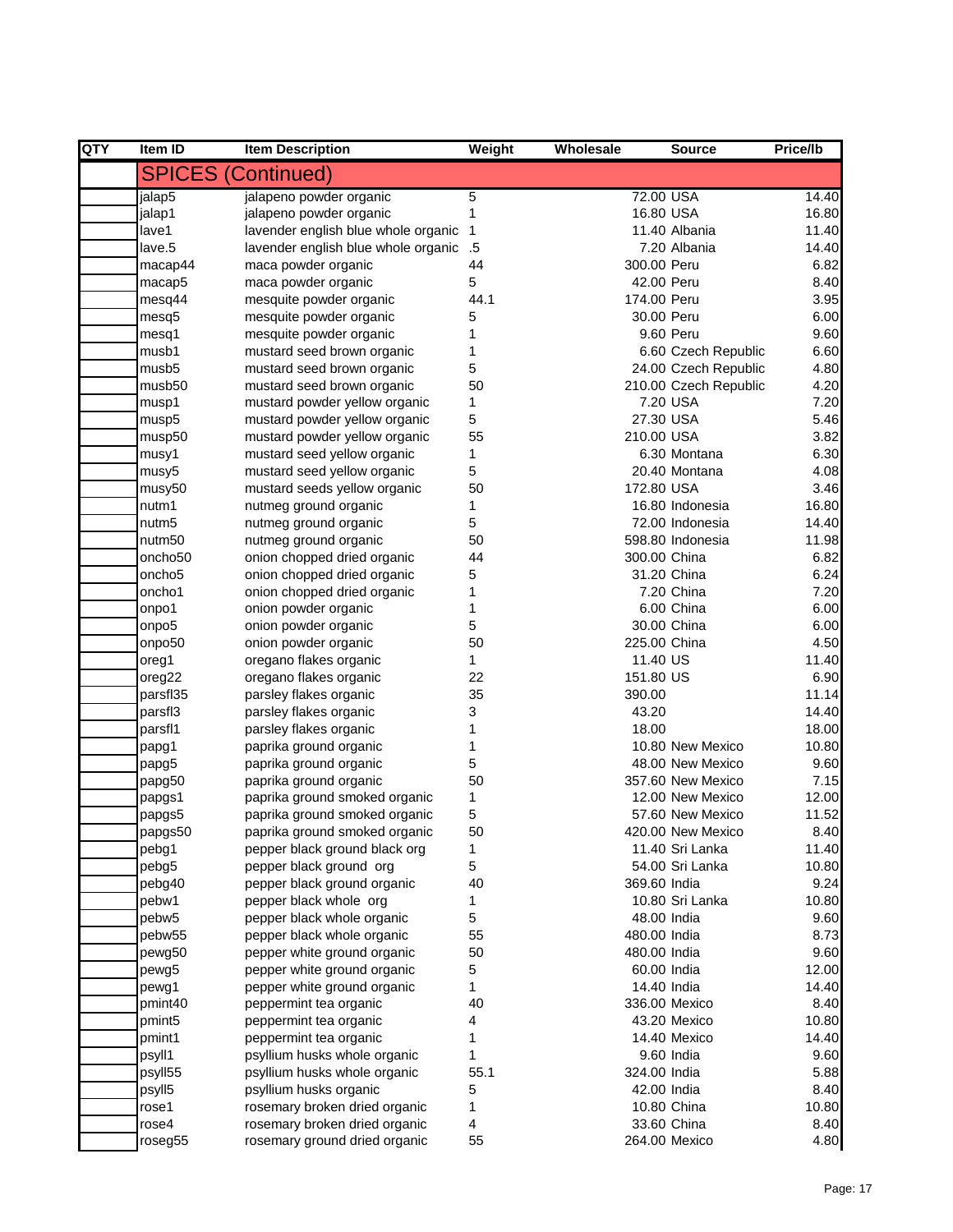| QTY | Item ID            | <b>Item Description</b>         | Weight | Wholesale    | <b>Source</b>    | Price/lb |
|-----|--------------------|---------------------------------|--------|--------------|------------------|----------|
|     |                    | <b>SPICES (Continued)</b>       |        |              |                  |          |
|     | roseg5             | rosemary ground dried organic   | 5      |              | 36.00 Mexico     | 7.20     |
|     | roseg1             | rosemary ground dried organic   |        |              | 9.60 Mexico      | 9.60     |
|     | spiru44            | spirulina powder organic        | 44     | 390.00 China |                  | 8.86     |
|     | spiru5             | spirulina powder organic        | 5      |              | 51.00 China      | 10.20    |
|     | spiru1             | spirulina powder organic        |        |              | 12.00 China      | 12.00    |
|     | sageg56            | sage ground organic             | 56     |              | 462.00 Albania   | 8.25     |
|     | sageg5             | sage ground organic             | 5      |              | 48.00 Albania    | 9.60     |
|     | sageg1             | sage ground organic             |        |              | 10.80 Albania    | 10.80    |
|     | sare10             | salt Real unrefined             | 10     | 39.30 Utah   |                  | 3.93     |
|     | sare25             | salt Real unrefined             | 25     | 72.18 Utah   |                  | 2.89     |
|     | sare26             | salt Real unrefined 26 oz pouch | 1.63   |              | 8.04 Utah        | 4.93     |
|     | saresh             | salt shaker 10oz x 6            | 3.75   | 38.40 Utah   |                  | 10.24    |
|     | sarf <sub>25</sub> | sea salt refined fine non-org   | 25     | 15.00 US     |                  | 0.60     |
|     | saprz25            | salt pretzel                    | 24     | 30.00 US     |                  | 1.25     |
|     | thyfl35            | thyme flakes organic            | 35     | 222.00 US    |                  | 6.34     |
|     | thyfl <sub>5</sub> | thyme flakes organic            | 5      | 36,00 US     |                  | 7.20     |
|     | thyfl1             | thyme flakes organic            |        | 8.40 US      |                  | 8.40     |
|     | thyg1              | thyme ground organic            |        | 11.40 US     |                  | 11.40    |
|     | thyg5              | thyme ground organic            | 5      | 48.00 US     |                  | 9.60     |
|     | thyg50             | thyme ground organic            | 50     | 330.00 US    |                  | 6.60     |
|     | tume1              | turmeric ground organic         |        |              | 8.40 Indonesia   | 8.40     |
|     | tume <sub>5</sub>  | turmeric ground organic         | 5      |              | 36.00 Indonesia  | 7.20     |
|     | tume <sub>50</sub> | turmeric ground organic         | 50     |              | 246.00 Indonesia | 4.92     |
|     | ystnutri1          | yeast nutritional (nonorganic)  |        | 10.20 lowa   |                  | 10.20    |
|     | vstnutri5          | yeast nutritional (nonorganic)  | 5      | 43.20 lowa   |                  | 8.64     |
|     | ystnutri50         | yeast nutritional (nonorganic)  | 50     | 366.00 lowa  |                  | 7.32     |